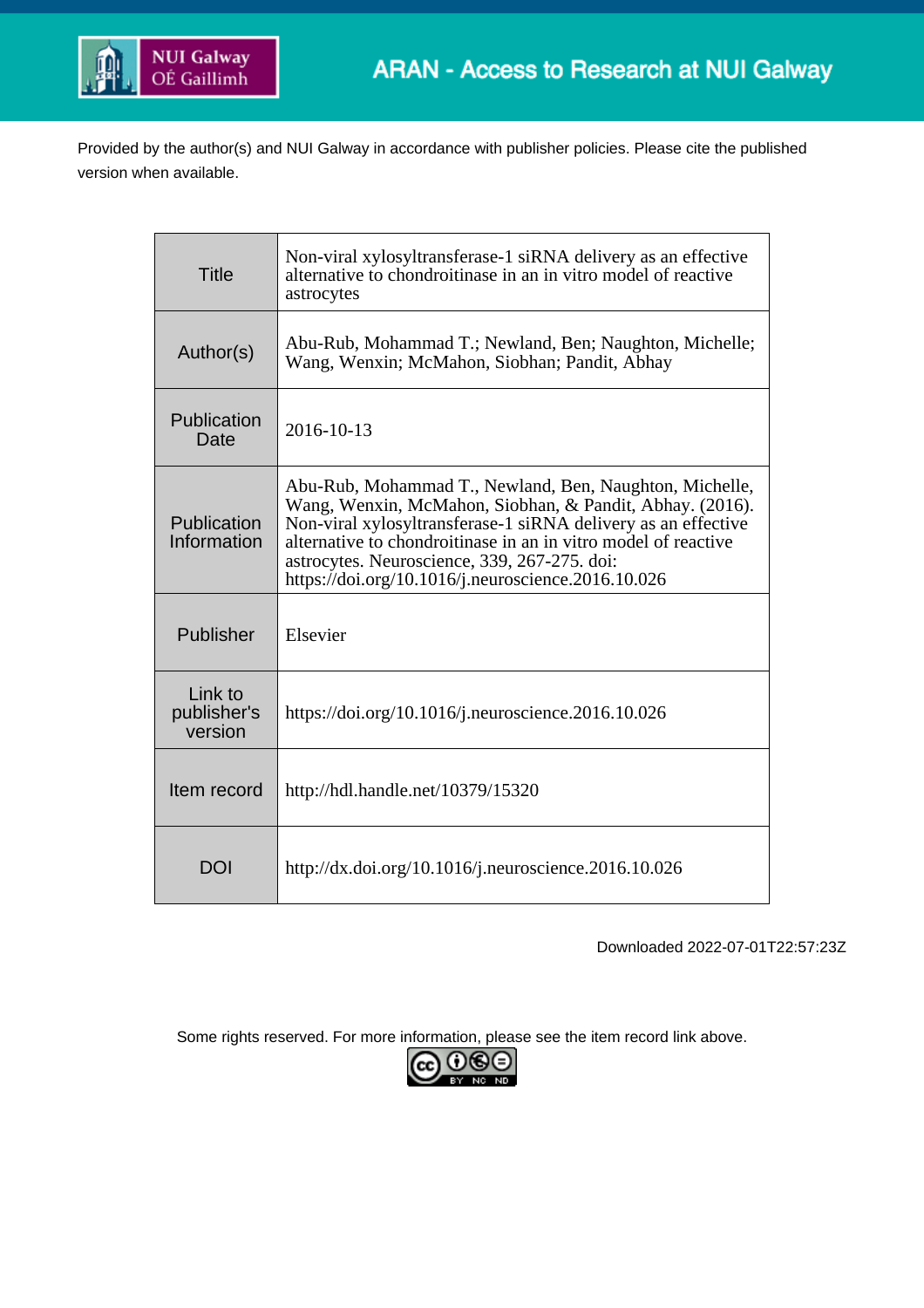# **Non-Viral Xylosyltransferase-1 siRNA Delivery as an Effective Alternative to Chondroitinase in an** *In Vitro* **Model of Reactive Astrocytes**

Mohammad Abu-Rub  $^{\dagger \S}$ , Ben Newland  $^{\dagger \S}$ , Michelle Naughton  $^{\dagger}$ , Nicholas N Madigan  $^{\ddagger}$  Wenxin Wang<sup>†</sup>, Siobhan McMahon<sup>‡</sup>, Abhay Pandit<sup>†\*</sup>

†Network of Excellence for Functional Biomaterials (NFB), ‡ Department of Anatomy, National University of Ireland, Galway, Ireland

<sup>§</sup> These authors contributed equally

\*Corresponding Author

Email: abhay.pandit@nuigalway.ie,

Tel: +353 91 49 2758

#### **Abstract**

Reactive astrocytosis and the subsequent glial scar is ubiquitous to injuries of the central nervous system, especially spinal cord injury (SCI) and primarily serves to protect against further damage, but is also a prominent inhibitor of regeneration. Manipulating the glial scar by targeting chondroitin sulphate proteoglycans (CSPGs) has been the focus of much study as a means to improve axon regeneration and subsequently functional recovery. In this study we investigate the ability of small interfering RNA (siRNA) delivered by a non-viral polymer vector to silence the rate-limiting enzyme involved in CSPG synthesis. Gene expression of this enzyme, xylosyltransferase-1, was silenced by 65% in Neu7 astrocytes which conferred a reduced expression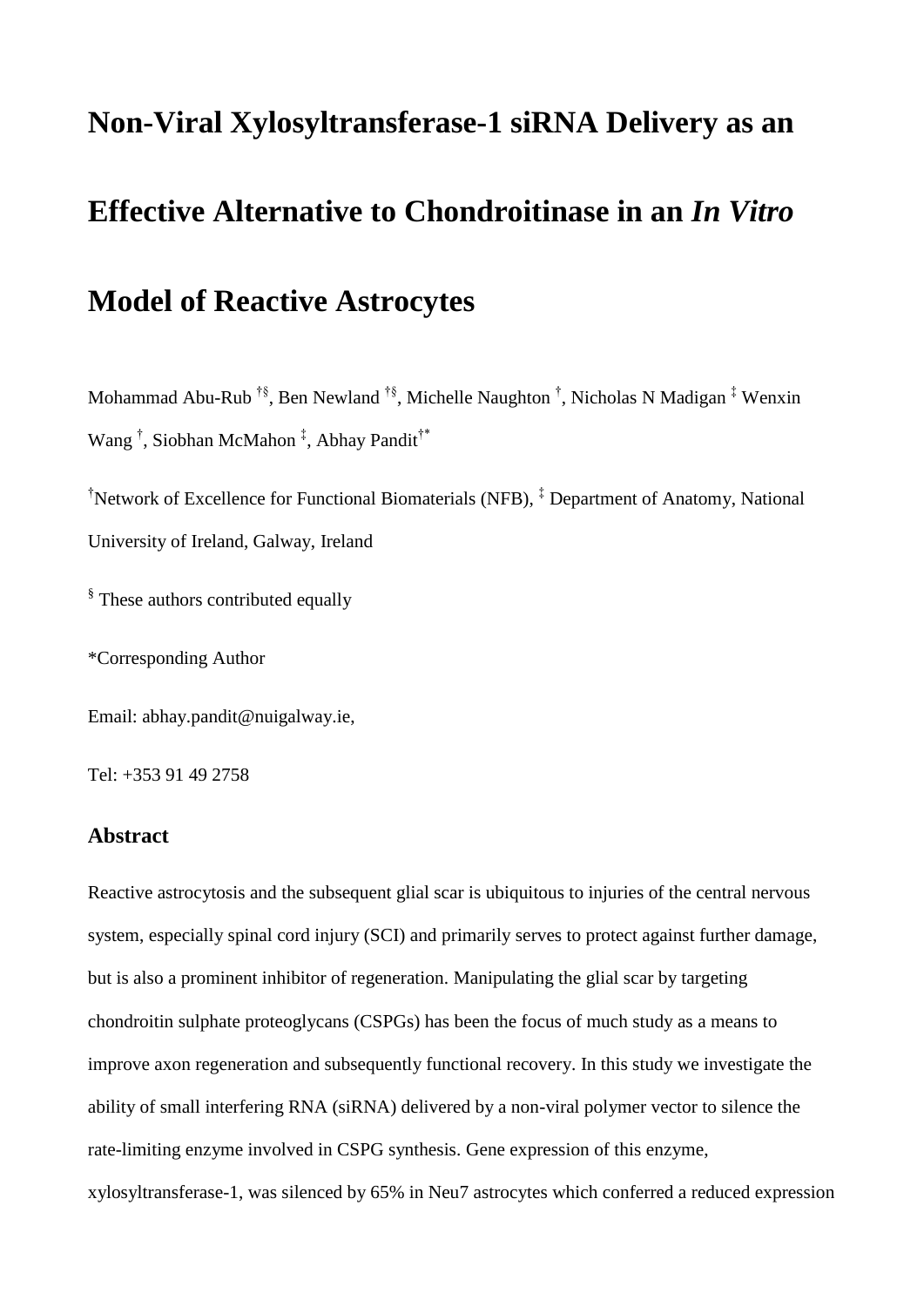of CSPGs. Furthermore, conditioned medium taken from treated Neu7s, or co-culture experiments with dorsal root ganglia (DRG) showed that siRNA treatment resulted in a more permissive environment for DRG neurite outgrowth than treatment with chondroitinase alone. These results indicate that there is a role for targeted siRNA therapy using polymeric vectors to facilitate regeneration of injured axons following CNS injury.

Keywords: polymer, transfection agent, dorsal root ganglia (DRG), co-culture, neurite outgrowth

## **Introduction**

Injury to the central nervous system (CNS) results in an environment that is largely intractable to remodeling and repair, leading to permanent disruption of neuronal tracts and ensuing functional disability. Earlier work has shown that the CNS microenvironment is largely responsible for the restricted regenerative capacity following injury to the CNS [1-4]. The hallmark of this inhibition lies in the astrocytic glial scar, which has been studied since the early 1900s, as is illustrated in the work of Ramon y Cajal [5]. Since then, extensive work has been devoted to the study of the socalled reactive astrocytes (reviewed elsewhere[6]). In summary, after CNS injury, resident astrocytes become activated and proliferate, with a notable rearrangement in their structure, including increases in glial fibrillary acidic protein (GFAP) expression. Glial scarring ultimately is beneficial for survival of the injured CNS microenvironment, through (1) restricting leukocyte invasion, and (2) maintaining hemeostatic balance [7,8]. Proliferation and hypertrophy of astrocytes, however, is also accompanied by production and deposition of an extracellular matrix, rich in proteoglycans, particularly chondroitin sulfate proteoglycans (CSPGs) [9-11]. The role that CSPGs play in confining axon growth has been well established since the early 1990s [2,12-14], and has thus become an appealing target for CNS repair. CSPGs represent a structurally diverse family of proteins with varied inhibitory properties on neurite growth. This diversity is imparted by the nature and number of the chondroitin sulphate glycosaminoglycan (CS-GAG) chains that attach covalently, via the linkage of xylose, to serine residues of the core proteins. This rate-limiting step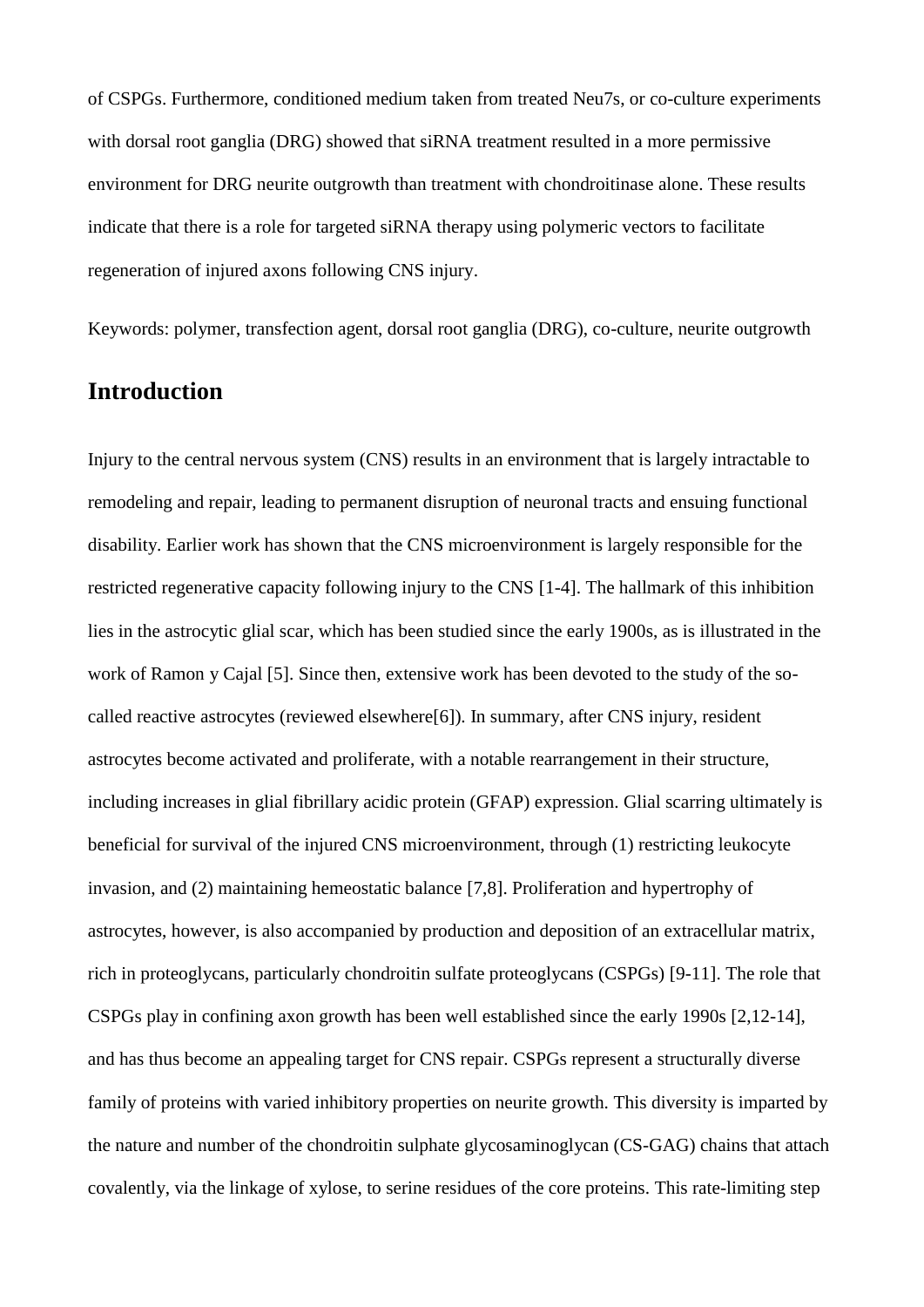is catalyzed by the enzyme xylosyltransferase (XT), of which there are two known isoforms, XT-1 and XT-2 [15].

Multiple therapies have been proposed to target CSPGs post SCI, and hence limit their inhibitory effect. These therapies have generally employed either one of three different approaches. The first and most commonly used is to break down or degrade the inhibitory CS-GAGs using the bacterial enzyme chondroitinase ABC (ChABC) [4,16-18]. Despite being effective both *in vitro* and *in vivo,* however, there are certain limitations to the use of ChABC: (1) there is evidence that the remaining core proteins are still potentially functionally inhibitory to neurite outgrowth [19]; (2) ChABC is thermally unstable at 37˚C and its activity is lost within 1-3 days, though this can be extended to weeks with stabilizing agents [20,21]; (3) it is likely that continuous infusion or repeated intrathecal administration would be required to have functional efficacy for larger injuries that are typically sustained in human SCI [22,23], ultimately carrying an increased risk of infection; and (4) ChABC may induce an immune response due to its bacterial origin. The second approach targets the biosynthetic pathway of CSPGs, such as the rate-limiting step catalyzed by the enzyme XT-1. In one study, the authors used DNA enzymes against XT-1, which despite showing good results *in vitro* and *in vivo,* has reportedly resulted in incomplete reduction of proteoglycan upregulation in the lesion core [24,25]. Using a slightly different concept, GAG chain polymerization was targeted using a plasmid-based short interfering RNA (siRNA) to decrease the expression of chondroitin polymerizing factor (ChPF) [26]. In a series of *in vitro* studies involving the Neu7 cell line, the authors were able to show that ChPF siRNA-treated Neu7 cells produced less CS-GAG chains, effectively making the Neu7 condition medium a less inhibitory one for axon growth, as evidenced by increased axon crossing in a boundary assay and increased neurite outgrowth in a neurite length assay. The third approach targeted the recently discovered CSPG receptor complexes (PTPσ and LAR). Receptor blockade has been achieved using inhibitory peptides, peptide mimetics, as well as transgenic deletion, and have led to various degrees of axonal sprouting, as well as locomotor and bladder functional improvement [27-29].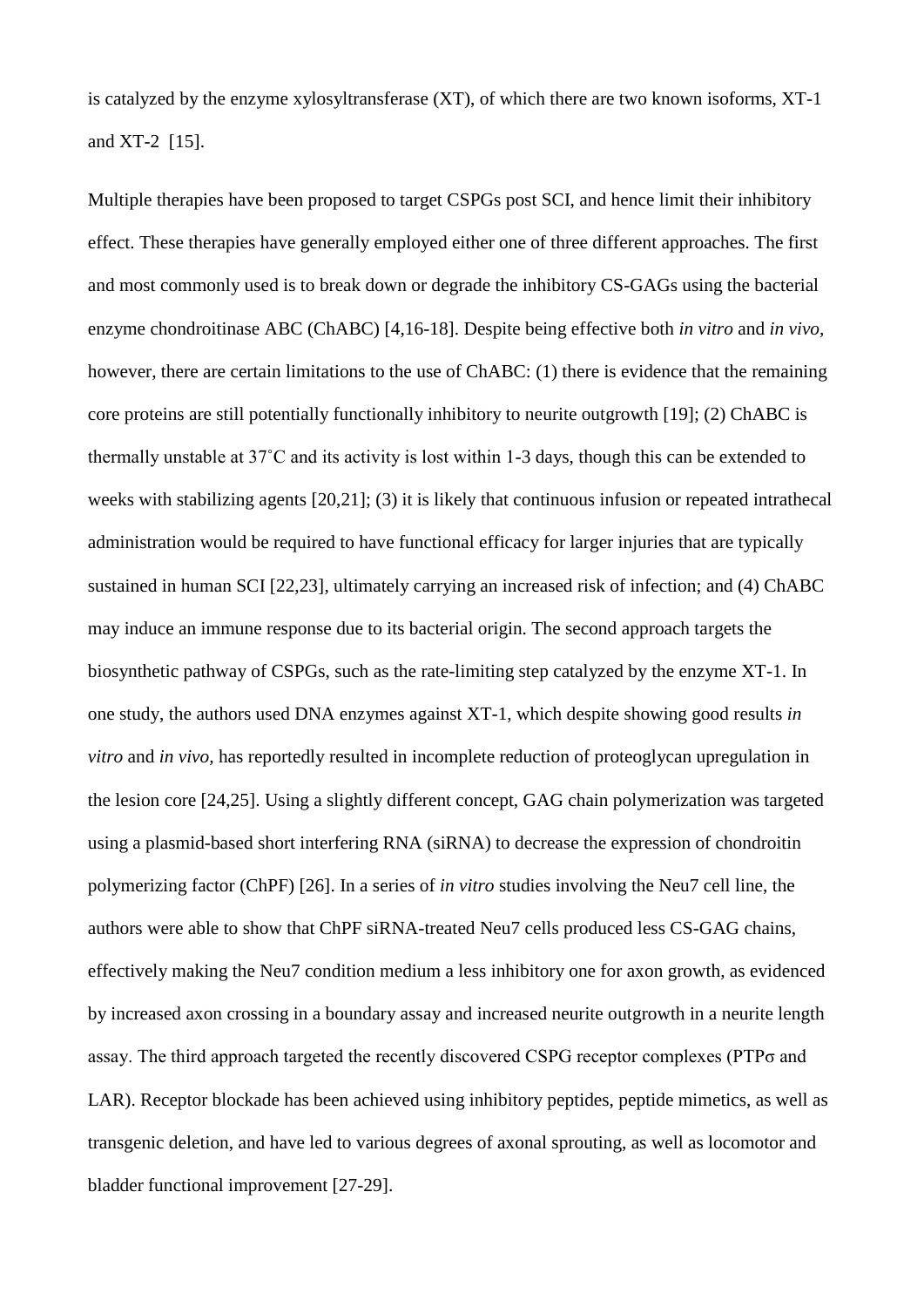This study is aimed at investigating an alternative, non-enzymatic route to modulation of the glial scar that could infer greater efficacy than ChABC alone, and provide a more sustained knockdown than DNA enzymes, all the while targeting the biosynthetic pathway of CSPG at the rate-limiting step. As mentioned earlier, the rate-limiting enzyme in the synthesis of CSPGs is xylosyltransferase  $(XT)$ , of which two isoforms exist. The XT-1 isoform is inducible by TGF-B1 and is upregulated after injury [30]. It is hypothesized that targeting XT-1 using a siRNA coupled to a novel delivery vector could achieve greater knockdown efficiency of the enzyme, and a more sustained response, while minimizing the inflammatory response. This should translate into decreased production of CS-GAGs, and hence a more favorable environment for axonal regeneration.

Nucleic acids are susceptible to rapid degradation, siRNA even more so than plasmid DNA, potentially necessitating the use of a transfection vector [31]. A wide range of transfection vectors have been used to deliver nucleic acids to the CNS [32], so one objective of this study was to analyze the efficiency of XT-1 knockdown in Neu7 astrocytes by XT-1 siRNA delivered either without a vector (naked), with a cationic branched polymer poly(ethyleneimine) (PEI), or with a recently developed, cyclized knot transfection vector [33]. The second objective was to analyze whether this gene knockdown resulted in a more permissive environment for neurite outgrowth from adult dorsal root ganglion (DRG) cells, in (1) Neu7 condition medium, and (2) direct coculture experiments of the two cell lines.

## **Materials and Methods**

#### **Materials**

Neu7 cells were generously provided from James Fawcett [34]. Poly-l-lysine (PLL), Hank's balanced salt solution (HBSS), low glucose Dubecco's modified eagles medium (DMEM), fetal bovine serum (FBS) and the antibiotic mix of penicillin and streptomycin (P/S) were purchased from Sigma. Water used for all experiments was distilled and sterile-filtered before use  $(dH<sub>2</sub>O)$ .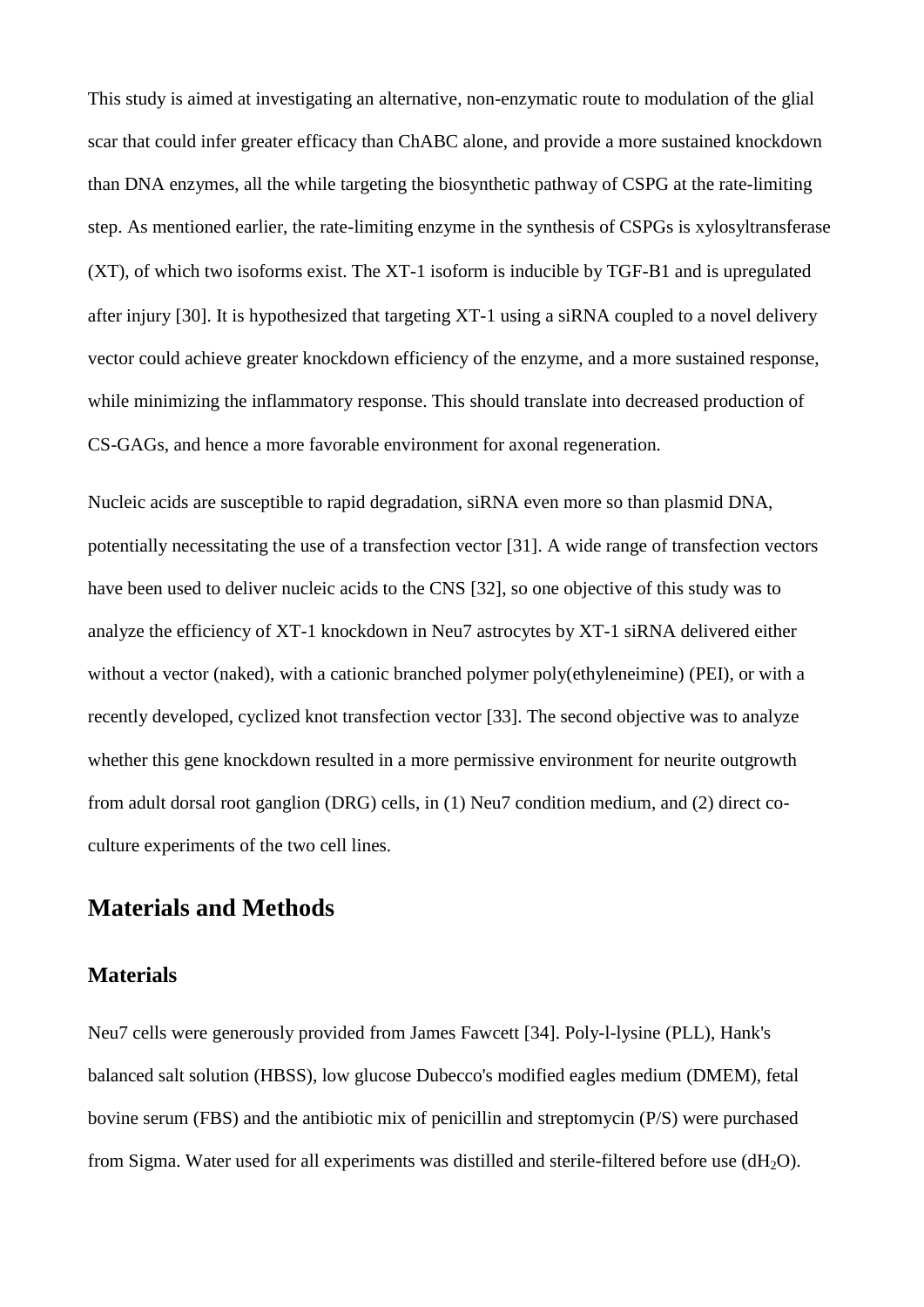#### **Cell Culture**

Neu7 cells were grown in low glucose (1000mg/L) DMEM supplemented with 10% FBS and 1% P/S using standard sterile techniques and incubated in 5%  $CO<sub>2</sub>$  at 37<sup>o</sup>C in a humidified atmosphere [35]. All experiments were performed with cells under passage number 6. 24 hours prior to the indicated study, cells were washed with HBSS and trypsinized, washed, and seeded in the appropriate wells for the specific study (indicated below). For experiments involving conditioned media, untreated or polyplex treated Neu7 cells were allowed to grow for 24 hours before their growth medium was collected. DRG neurons were obtained from adult rats. Cultures were prepared as previously described [36]. Briefly, thoracic or lumbar whole DRGs were de-sheathed, mechanically digested by passing through flame-narrowed Pasteur pipettes, and subsequently digested with 0.20% collagenase type I, followed by 0.25% trypsin, both in HBSS, for 15-20 minutes each, at 37°C. The cells were then preplated to allow non-neuronal cells to attach. DRGs with ~80% purity were then collected, washed, and seeded at a density of 1000 cells/cm<sup>2</sup> in Neurobasal (NB) medium supplemented with B27, 2mM L-Glut, and 1% P-S (Invitrogen).

#### **XT-1 Knockdown Transfection Studies**

24 hours prior to transfection, Neu7 cells were seeded in 12 well plates at a density of 10,000 cells/ $\text{cm}^2$ . Polyplexes (labelled as PD-E XT-1) were made up fresh prior to use as outlined previously and were added to the wells in serum-free media along with negative controls of the vector media, i.e. dH<sub>2</sub>O (labelled as cells alone), and naked XT-1 siRNA (labelled as Naked XT-1) and a comparison vector PEI (labelled as PEI XT-1). Conditioned media was collected as described above.

## **Polyplex Characterisation**

The cyclised knot polymer used to condense and deliver the siRNA was synthesised as previously reported [37], by deactivation enhanced atom transfer radical polymerisation developed to synthesize homopolymers [38,39] and copolymers [40,41] in a simple one-pot reaction. Briefly, this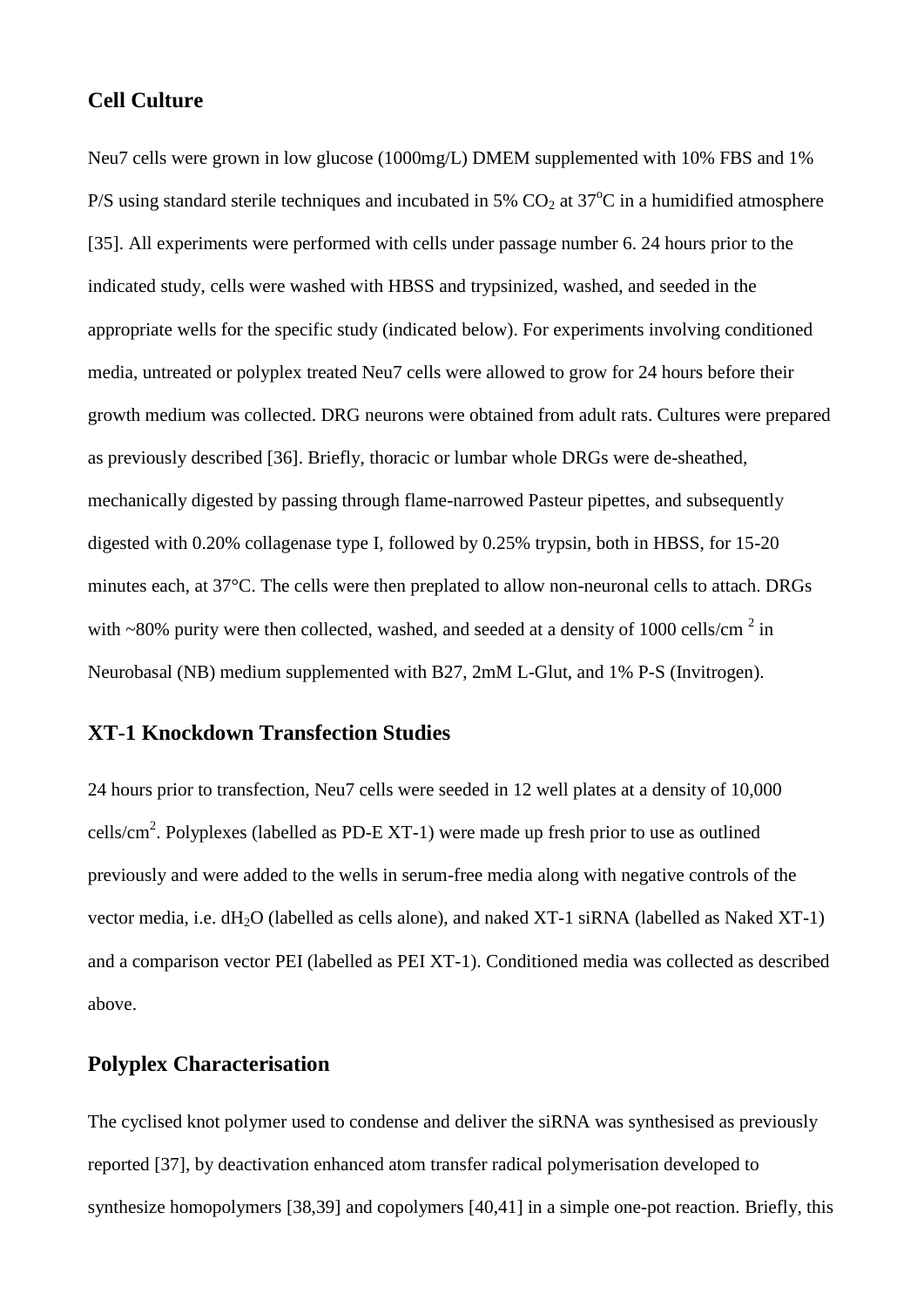polymer termed PD-E is comprised of a cationic moiety, 2-Dimethylaminoethyl methacrylate, to condense the negatively charged siRNA, and a branching unit, ethylene glycol dimethacrylate, to increase the efficiency of the vector [37] by forming the knotted structure. The polymer also contains a polyethylene glycol moiety intrinsically built into the structure during the reaction to reduce the cytotoxic effect of the cationic charge [42]. PD-E was dissolved in  $dH_2O$  at a concentration of 2 mg/mL and added to stock siRNA solution of 100 µM to form a final concentration of 50 nM per experiment and thus form condensed nanoparticles termed polyplexes, at a polymer to siRNA ratio of 6:1 (w/w). A 5  $\mu$ L drop of this solution was placed onto a copper grid and allowed to dry for transmission electron microscopy analysis of the dehydrated size. To analyse the hydrated polyplex size, 100 µL of polyplexes were added to a cuvette for size determination in a zetasizer (Malvern Instruments), where this solution was diluted with a further 700 µL of water for surface charge measurements. A comparison vector, polyethyleneimine (PEI) was also used as received (25 kDa branched, Sigma) and dissolved in  $dH<sub>2</sub>O$  at a concentration of 2 mg/mL and added to siRNA, to form polyplexes at a polymer to siRNA ratio of 6:1 (w/w).

#### **Construction of the XT-1 siRNA**

XT-1 siRNAs were obtained from Eurofins MWG operon (Ebersberg, Germany). Five candidates were initially tested for validation on Neu7 cells using RT-PCR, and the following sequence was chosen: Sense 5'-[GAUAACAACCUGCGCAUCACCAAUUGG], Antisense 5'- [CCAAUUGGUGAUGCGCAGGUUGUUAUC]. siGLO Cyclophilin B siRNA was used to assess cell uptake and ON-TARGETplus siRNA as a non-targeting (NT) control in all other experiments (both Dharmacon, USA).

#### **Axon Growth in Conditioned Media**

DRG were extracted as detailed above. DRG cells were seeded in PLL-coated 8-well glass chamber slides (Nunc Lab-Tek II), at a density of 1,000 cells/well and left for 24 hours to attach, prior to experimentation. The media was then removed, cells washed with HBSS, and the conditioned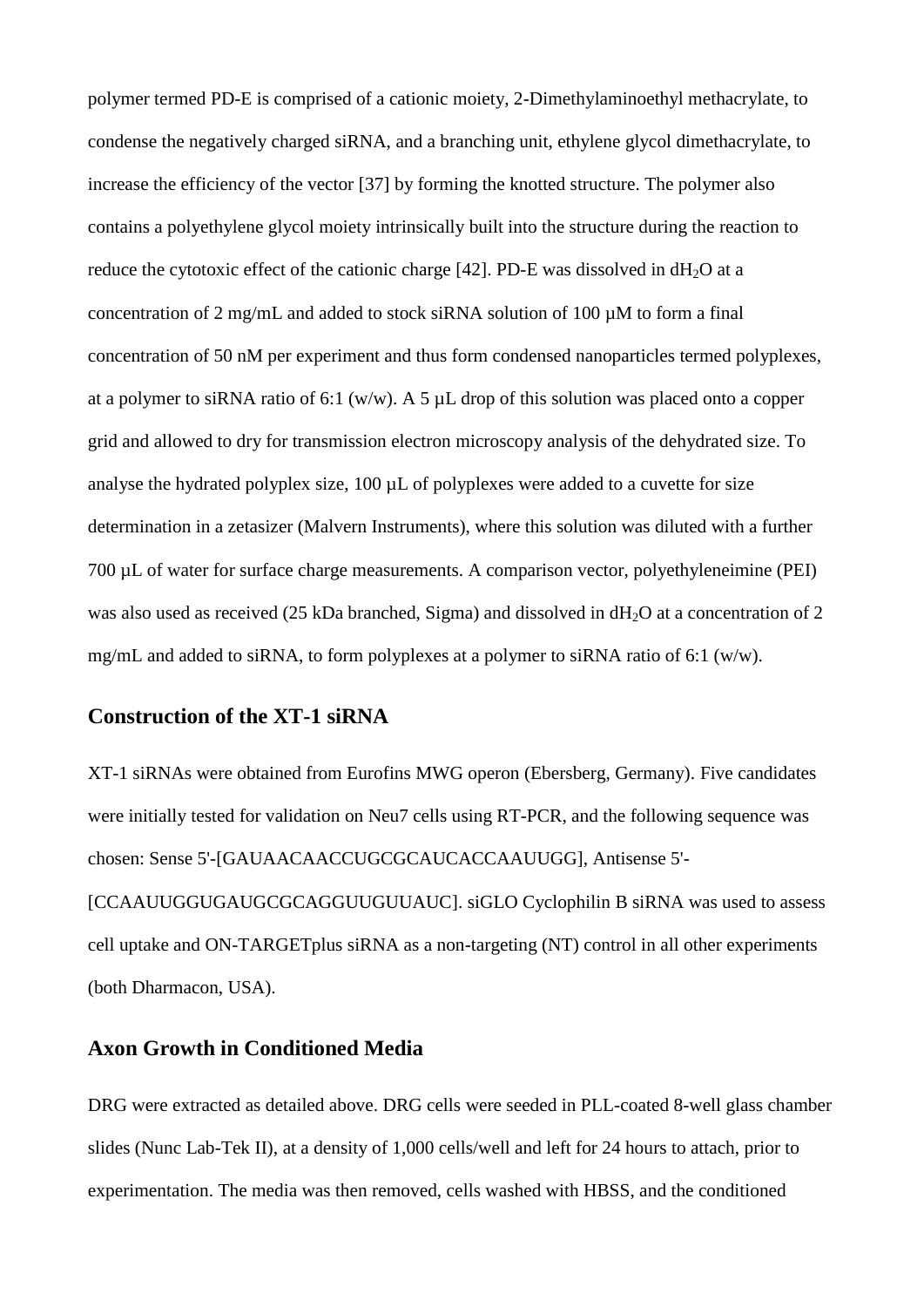media from the XT-1 knockdown experiment was added to the chamber wells at a 1:1 ratio with the DRG culture medium. The cells were then left in the conditioned media for a further 48 hours. Prior to fixing, the cells were washed three times with HBSS and fixed at room temperature with 4% formaldehyde solution in phosphate buffered saline. A monoclonal βIII tubulin antibody (Tuj1; Abcam) was used to stain neurons as described previously [43]. Finally, the chamber walls were removed and the slides were mounted using VECTASHEILD  $^{\circledR}$  (Vector Labs, UK) mounting medium containing the nuclear counter-stain DAPI. A fluorescent microscope (Olympus IX81, Mason Technologies, Dublin, Ireland) was used to obtain images (10x) from a minimum of 30 random fields of view by a person blinded to the experimental groups. The βIII tubulin stain was measured at an emission wavelength of 488 nm and the DAPI filter for the nuclear stain at 455 nm. The longest neurite from each cell body was identified and measured using the ImageJ plug-in NeuronJ by a person also blinded to the experimental groups {Meijering:2004ip}. These groups were repeated in triplicate and an average of these longest neurites (minimum of 30) was calculated for each group.

#### **XT-1 Knockdown Analysis**

Total RNA was extracted using the RNeasy Mini Kit (Qiagen) according to the manufacturer's protocol. Total RNA quantity and purity were determined using an ultraviolet spectrometer (NanoDrop ND-1000 Spectrophotometer). Reverse transcription (RT) was performed using the TaqMan RT system according to the manufacturer's protocol (Applied Biosystems, Switzerland). Gene transcription was examined using quantitative real-time polymerase chain reaction (qPCR). Reactions were performed and monitored using an ABITM 7500 sequence detection system (Applied Biosystems) using the TaqMan® gene expression Master Mix (Applied Biosystems). mRNA levels were normalized to GAPDH. The primer sequences were as follows: XT-1 forward 5'-[GTCTGTCCACCTCTACTTCC], reverse 5'-[TCATCCATGTCTCCAGTGTC].

#### **XT-1 and CSPG Expression in Neu7 Cells**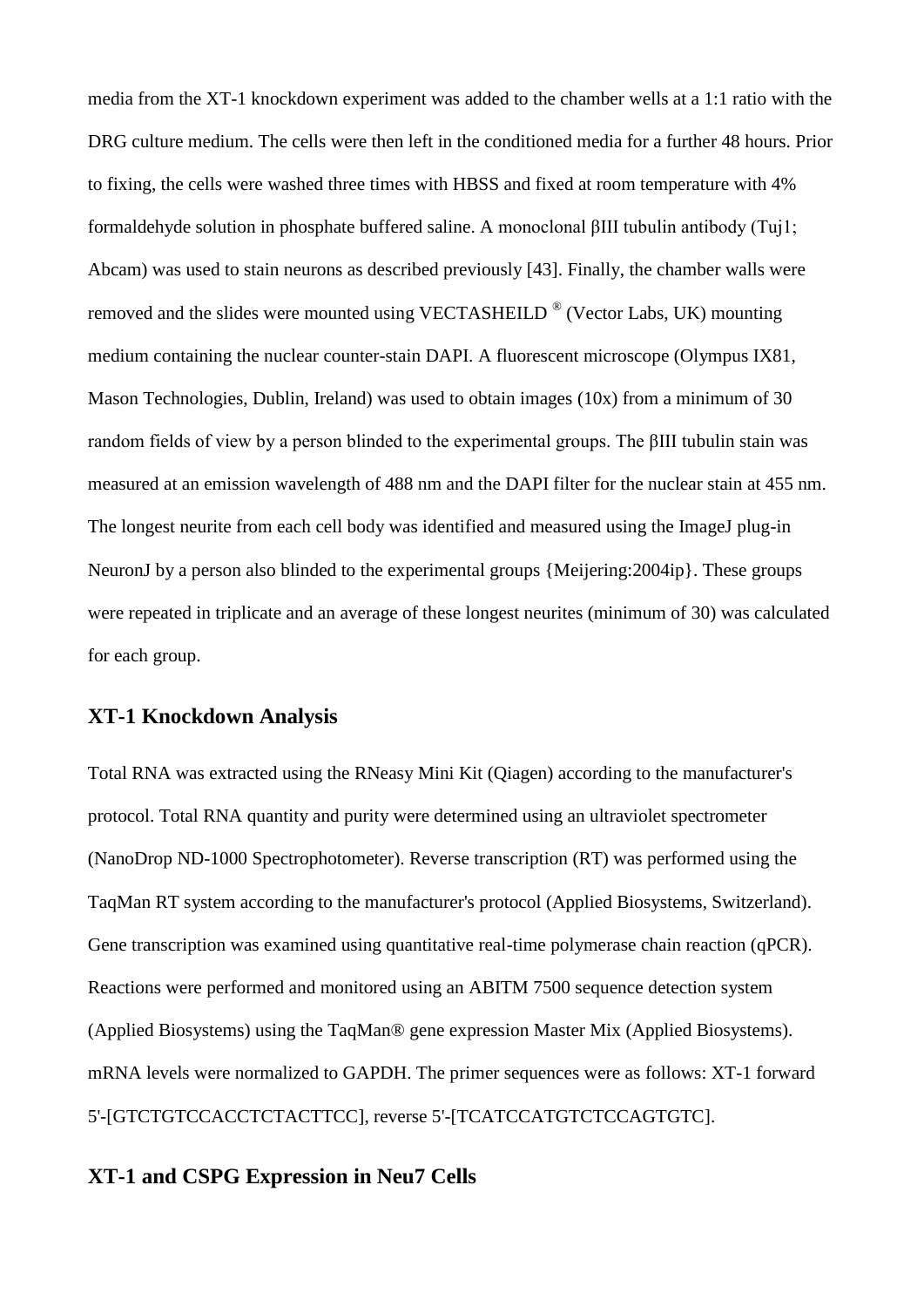Neu7 cells were cultured as outlined above and seeded in PLL-coated 8-well chamber slides at 10,000 cells/cm<sup>2</sup>. 24 hours post attachment, cells were treated with either Naked DNA, PD-E XT-1 siRNA, or ChABC enzyme. The latter was used as a control, as it has been shown to reduce expression of CSPG in Neu7 cells. Two different ChABC treatment conditions were used, in order to differentiate between early and late effects of ChABC on CSPG expression; the first termed ChABC 'early', involved treating Neu7 cells with the enzyme at the 24-hour mark, at the time the polyplexes are added. In the second condition, termed ChABC 'late', previously untreated cells were exposed to the enzyme 12 hours later, i.e. 36 hours post seeding. All groups were incubated for a further 18 hours whereafter they were washed and fixedAfter fixation with 4% paraformaldehyde, chamber wells were washed with phosphate buffered saline (PBS) and then incubated for 30 minutes in blocking buffer (5% normal goat serum and 0.1% bovine serum albumin in PBS). Goat anti XT-1 (Santa Cruz) and mouse anti CS-56 (Sigma) primary antibodies were diluted 1:200 in blocking buffer for overnight incubation at  $4^{\circ}$ C. Secondary antibodies containing an Alexa Fluor anti-goat 594 (XT-1) or Alexa Fluor anti-mouse 488 (CS,56) were used. Slides were mounted using VECTASHEILD ® mounting medium containing DAPI counterstain. Images were obtained at 40x magnification on an Olympus IX81 fluorescent microscope (Mason Technologies, Dublin, Ireland).

#### **Cell Viability Analysis**

Neu7 cells were incubated with polyplexes, vehicle or naked siRNA as described above. the cells were immediately washed 3 times with HBSS and incubated in a 10% solution of alamarBlue ® in HBSS for 3 hours. Blank analysis was performed by incubating both HBSS and alamarBlue <sup>®</sup> solution in empty wells for the same period. The blue colour of the alamarBlue  $^{\circledR}$ , when metabolised, turns into a pink colour, which is used to analyse the metabolic activity of the cells. 100 µL of the cell supernatant was transferred to clear, flat-bottomed 96 well plates for photometric analysis in a Varioskan multiwell plate reader (Thermo Scientific, Ireland) and analyzed as per the manufacturer's protocol. All values were normalized to untreated cells, depicted as 100% viable. Experiments were performed in quadruplicate with average values plotted.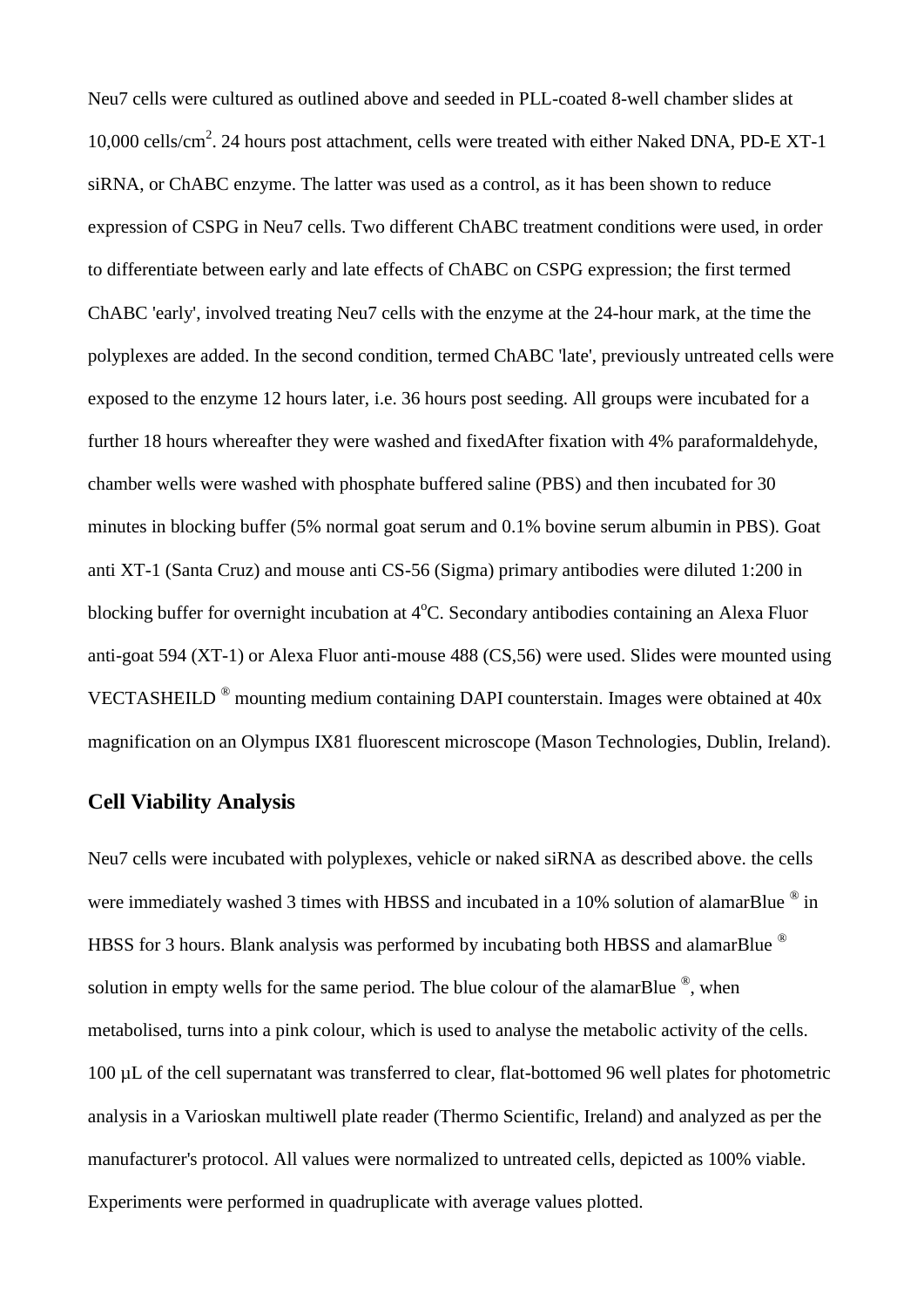#### **Axon Growth in Co-culture Assays**

Neu7 cells were treated with either Naked siRNA, PD-E XT-1 siRNA, or ChABC 'early'. 12 hours post treatment, the media was changed and after a further 18 hours in culture, freshly extracted DRG cells were added to the Neu7 cells at a density of 1,000 cells/cm<sup>2</sup>. For the ChABC 'late' group, the enzyme was added at the same as the extracted DRGs. After a further 30 hours, the cells were washed, fixed, and stained with βIII tubulin as described above. 10x fluorescent images were obtained of at least 30 random points by a person blinded to the study groups (performed in triplicate). NeuronJ was used to measure neurite length.

#### **Statistical Analysis**

Statistical analysis was performed using GraphPad Prism® Software. For all studies a One Way ANOVA was performed using a Tukey's post-hoc analysis and P<0.05 was considered a statistically significant difference from the cells alone control group.

## **Results**

The PD-E knot polymer, used as a non-viral transfection agent, was able to condense the XT-1 siRNA into nanoparticles termed polyplexes (Figure 1). Polyplexes formed at a 6:1 polymer to siRNA ratio were then characterised by dynamic light scattering using a zetasizer. The hydrated diameter of these polyplexes was 301nm (+/- 83nm) and the surface charge was slightly cationic at only 5mV (+/- 0.7mV) (see supplementary information). However, when this polyplex dispersion was placed onto a copper TEM grid to dry, the dehydrated diameter was much lower, with typical values being between 50-90nm (Figure 1b). This is in agreement with the concept that the knot polymer forms loose complexes with nucleic acids [33].

Figure 2a shows that both polymeric vectors (PEI and PD-E) were able to mediate lower XT-1 messenger RNA levels as quantified by PCR, than that of cells alone or using the siRNA without a vector (Naked XT-1). The knot polymer showed high nucleic acid delivery efficiency exhibiting a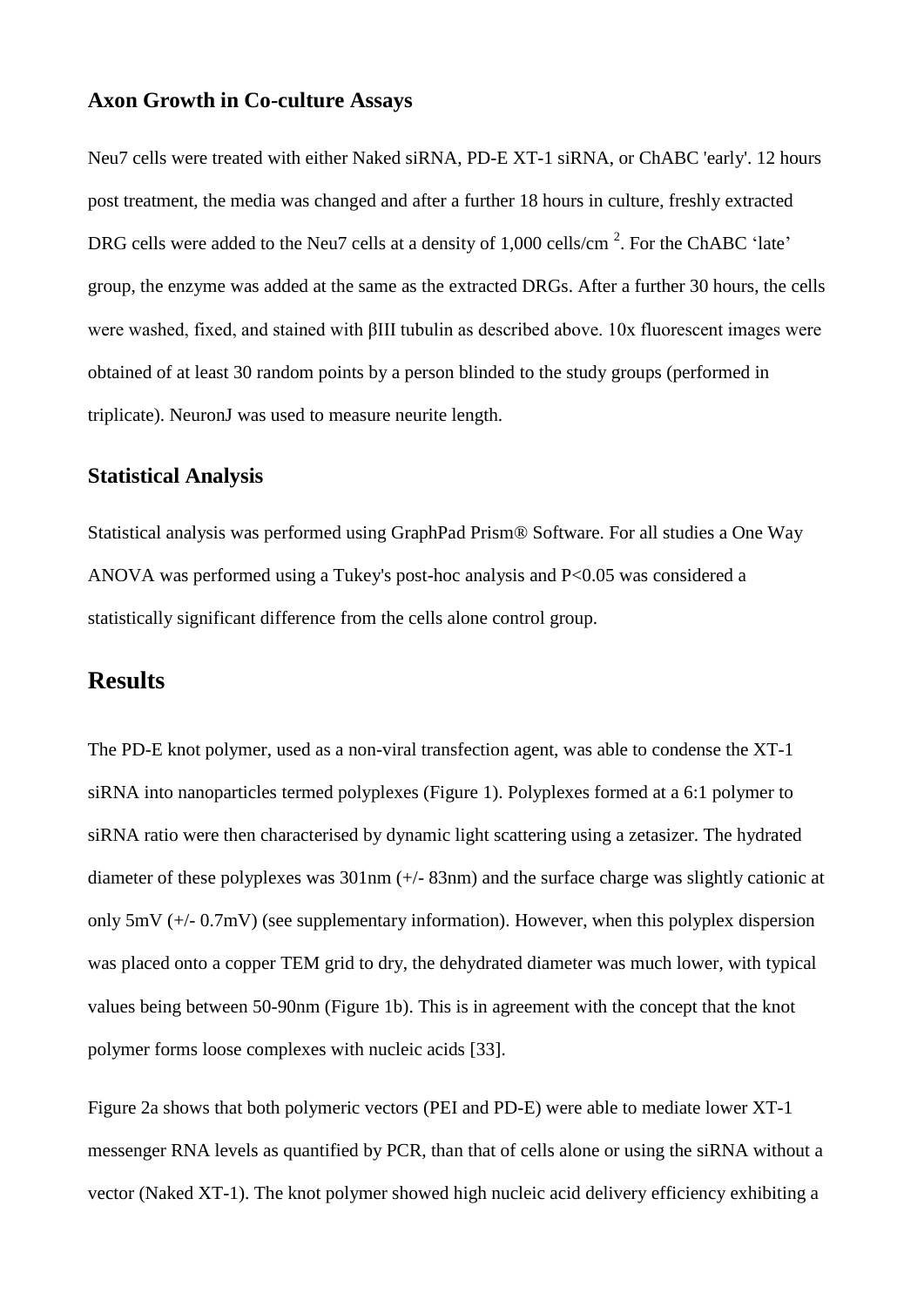65% knockdown efficiency. The knockdown observed when using the knot polymer was significantly greater than the no treatment group (termed 'cells alone'), Naked XT-1, and the PEI vector group. When the cell viability was analyzed for the same treatment groups, naked XT-1 and PD-E XT-1 showed no adverse effect at the concentration and ratio used. However, PEI XT-1 showed a reduction in viability to 87.5%.

To see if XT-1 knockdown could produce a functional effect, DRG neurite outgrowth was assessed using Neu7-conditioned media. Neu7 cells are inherently inhibitory to neurite outgrowth from DRGs. This inhibition is mediated largely by the increased production of CSPGs, a large portion of which is extruded into the media. This inhibitory effect was alleviated, at least partially, when Neu7 cells were pre-treated with ChABC. When DRGs were seeded and incubated in conditioned media from the different treatment groups, a difference in neurite length was observed. Only the PD-E XT-1 group showed a statistically significant improvement in the neurite length, when compared to cells alone, naked XT-1, and PEI XT-1 (Fig 2c).

To determine whether this functional effect was indeed due to the knockdown of XT-1, fluorescent immunocytochemistry was conducted using antibodies against CS56 and XT-1. Chondroitinase digests the glycosaminoglycan chains of CSPGs that are prohibitory to neurite growth and thereby encourages plasticity. A decrease in CS-56 levels was observed as an acute effect of ChABC 12 hours post treatment. However, no reduction was observed 48 hours after ChABC was withdrawn, whereas PD-E XT-1 treated cells at this timepoint showed a significant reduction in CS compared to control groups (Figure 3b - representative images d and f). In accordance with this, levels of XT-1 were decreased in PD-E XT-1 treated wells compared to the ChABC treatment group.

To test if this reduction in CSPG could result in a more permissive environment for DRG neurite growth, DRGs were co-cultured on top of treated Neu7 cells. A co-culture system as such has the added benefit of testing both matrix-bound and extruded forms of CSPG. ChABC treatment at the time of adding polyplexes had no effect on neurite outgrowth thus indicating that repeat treatments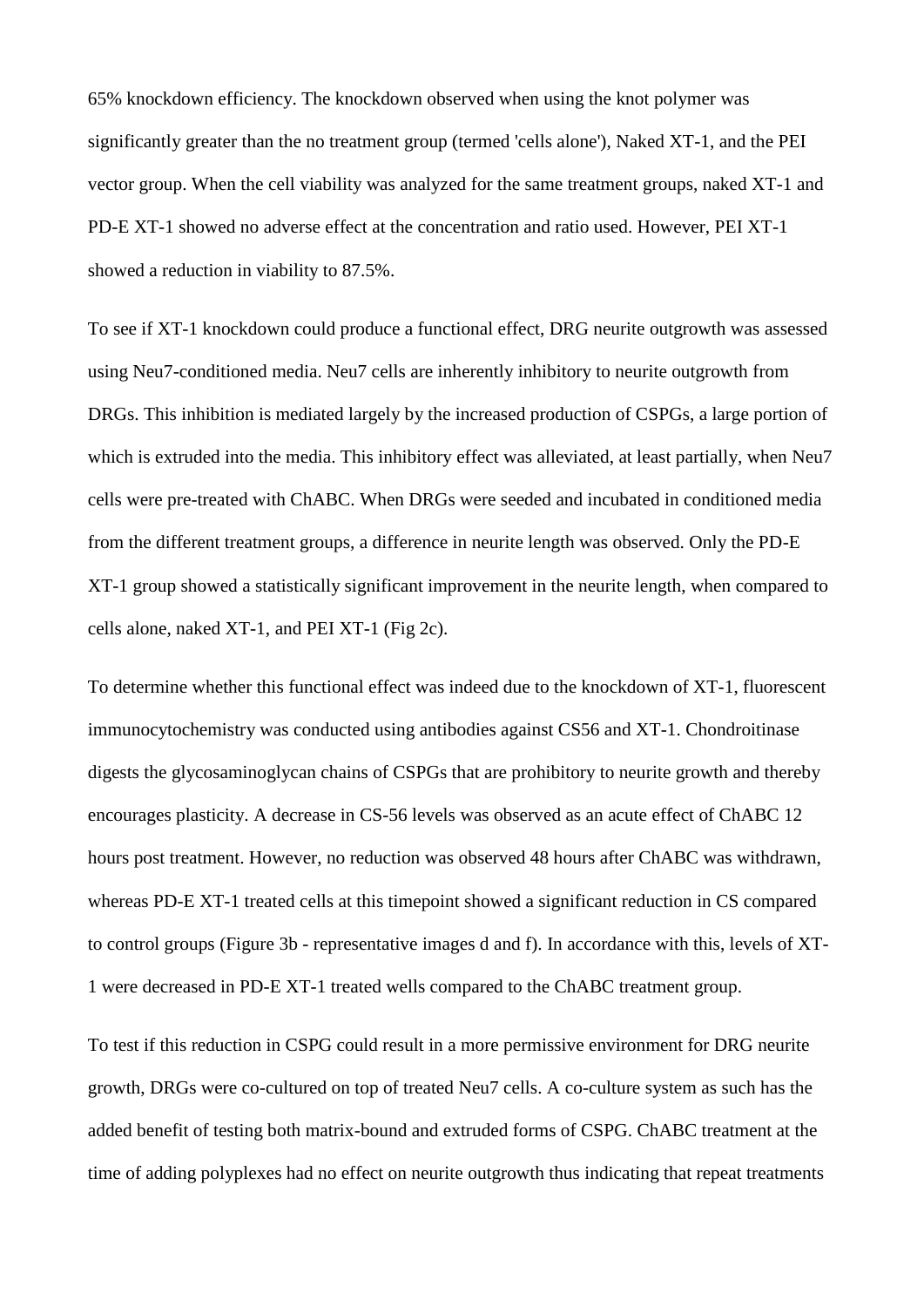would be necessary. Although naked XT-1 siRNA had no effect compared to cells alone, polyplex delivery of XT-1 siRNA in the PD-E XT-1 treatment group allowed significantly longer neurite outgrowth, thus creating a more permissive environment for growing axons.

## **Discussion**

Some recent clinical trials have involved the use of siRNA either with, or without the use of a vector (reviewed in [44]). For respiratory based applications, where repeat aerosol administrations are possible, siRNA has been delivered without an accompanying vector [45,46]. However, for systemic siRNA administration a delivery vector has been used [47]. This vector was composed of three parts: 1) a cationic unit to bind the siRNA, 2) a targeting ligand to enhance delivery, and 3) a hydrophilic PEG unit to improve stability [47]. Similarly, the polymer vector used in this study was composed of three parts but all were combined in a simple one-pot reaction. 2-dimethylaminoethyl methacrylate (82%) served as the cationic moiety for complexing the siRNA, ethylene glycol dimethacrylate (10%) facilitated the knot structure and PEG (8%) was introduced to reduce the vector's toxicity. This polymer vector has previously been shown to deliver DNA effectively to neuronal cells [33], and in this study greatest XT-1 knockdown was achieved using this vector without inducing toxicity. This knockdown could potentially be further enhanced by functionalising the free vinyl groups on the polymer structure with specific neuronal cell targeting ligands such as TET1 [48] or rabies virus glycoprotein RVG-29 [49].

Following CNS injury, glial cells migrate to the injury site where they become hypertrophic and proliferate in a that is loosely termed as reactive. Their reactivity is a reflection of their ensuing function in the vicinity of the injury site which includes the excessive production of ECM components and chondroitin sulfate proteoglycans. Whereas some CSPG production in the normal CNS is believed to originate in the neuronal cell bodies, it is the reactive astrocytes that lead the production of CSPG following injury to the CNS [2,50]. There have been many proposed mechanisms for GAG-induced inhibition of axon growth. Possibly the earliest and most basic of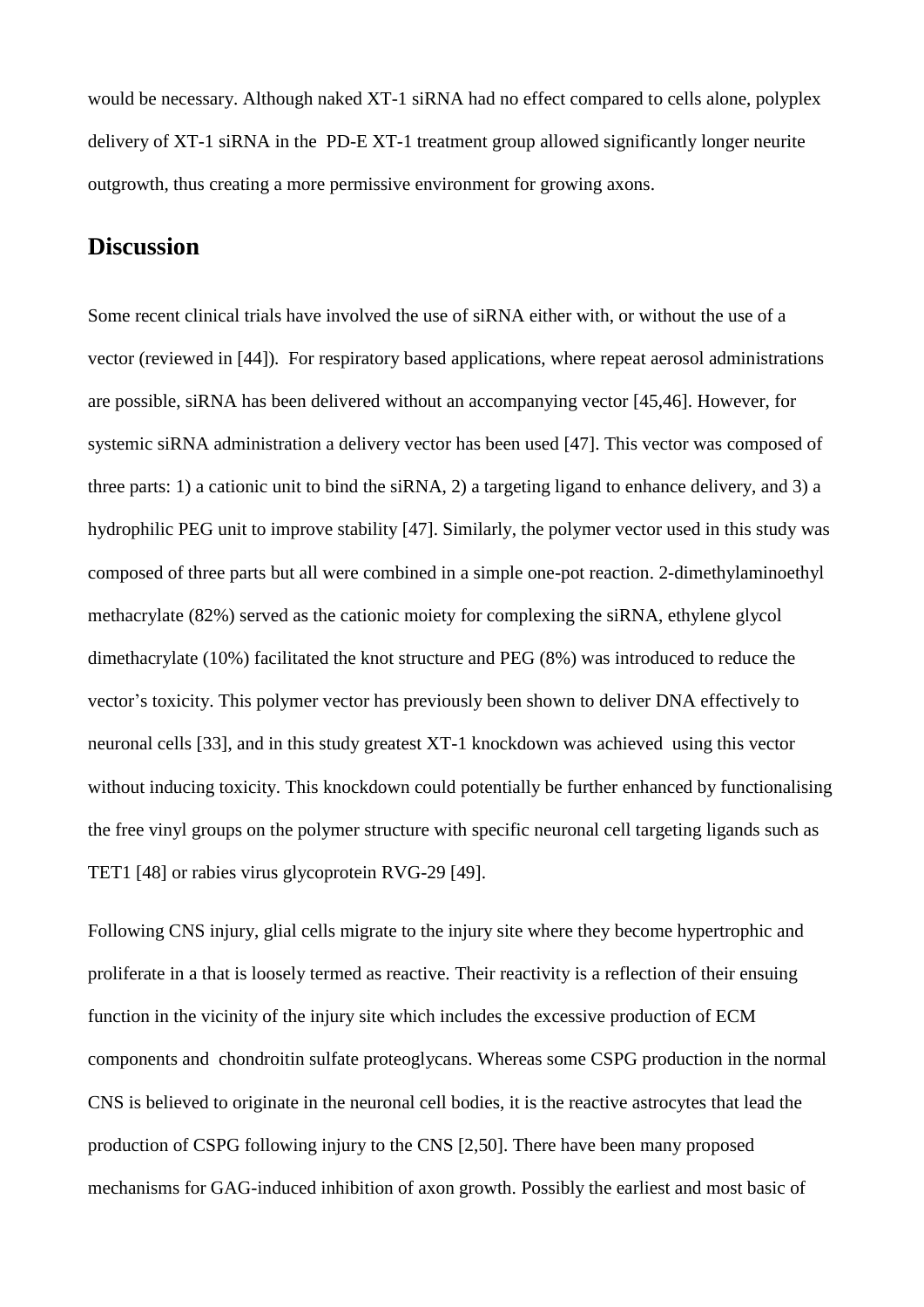mechanisms is steric hindrance of growth promoting adhesion molecules, such as laminin and integrins. CSPGs can also attenuate integrin signaling, through their highly charged GAG moieties [51,52]. Additional inhibition of axon growth occurs via the interaction of CSPGs with chemotropic guidance cues, such as Sema5A and Sema3A, which in turn potentiates their inhibitory action on axon guidance and migration [53,54]. Recently, two studies have investigated two potential transmembrane proteins, namely PTPσ and leukocyte common antigen related (LAR) phosphatase, which can bind with high affinity to CSPGs and subsequently mediate their inhibitory effect [27,55,56].

In this work, we targeted the CSPG synthesis step where glycosaminoglycan (GAG) chains are attached on the serine residues of the core protein via a tetrasaccharide sequence of xylosegalactose-galactose-glucuronic acid (Xyl-Gal-Gal-GlcA). This reaction begins in the endoplasmic reticulum (ER) by the addition of the tetrasaccharide to serine residues via two enzymes: xylosyltransferase 1 and xylosyltransferase 2 (XT-1 and XT-2). We hypothesized that effective silencing of this linking step could reduce the inhibitory nature of the reactive Neu7 astrocytes and allow a more permissive environment for neurite outgrowth. The large discrepancy observed between the ChABC early and late treatment groups highlighted the short-acting nature of this enzyme which is thermally unstable. Considering the chronic nature of the glial scar it indicates that repeat administration may be necessary and the complications that entails. The PD-E XT-1 treatment group showed sustained suppression of CS-GAGs and increased neurite growth compared to ChABC. However, as siRNAmediated silencing is transient in nature; an alternative delivery strategy should be sought before undertaking *in vivo* analysis of PD-E XT-1. Repeat administration in the CNS may prove difficult, invasive or impossible, so a method of prolonged release of siRNA could be envisaged through the use of siRNA functionalized biomaterial scaffolds [57]. In this way, extracellular matrix scaffolds designed for physically directing neuron growth [43] could be further functionalized with siRNA or better still siRNA-polyplexes.

## **Conclusions**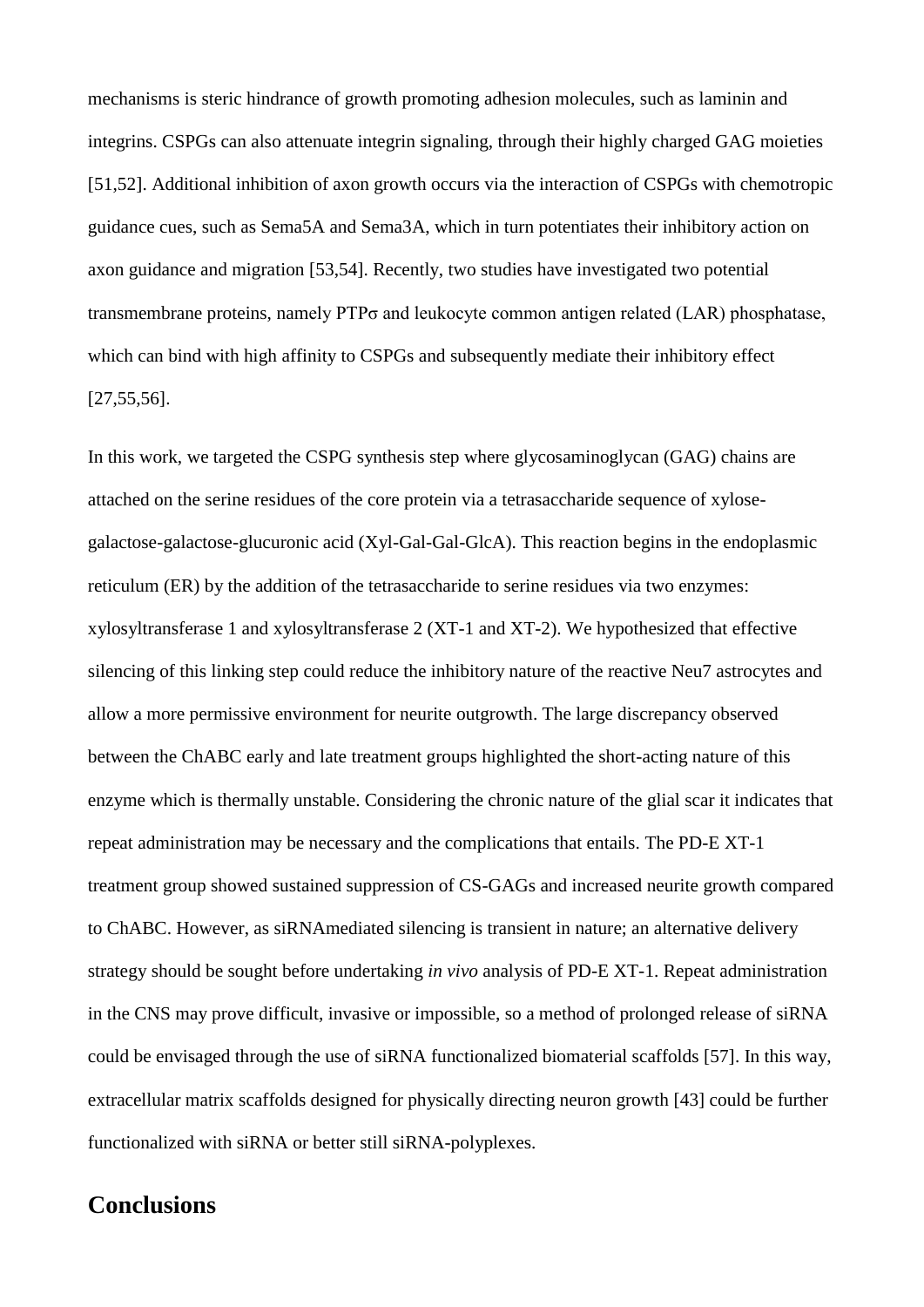This study aimed to investigate the use of siRNA to silence xylosyltransferase-1, one of the ratedetermining enzymes in the synthesis of CSPGs. Since CSPGs are neuroinhibitory in nature, it was hypothesized that knockdown of this enzyme would result in a more permissive environment for neurite outgrowth. A newly developed and highly effective cyclized knot transfection vector was employed to deliver the siRNA to Neu7 astrocytes. This resulted in a 65% knockdown of XT-1 expression as determined by PCR without affecting Neu7 viability. This knockdown resulted in a more permissive environment for DRG neurite outgrowth as determined by conditioned media and co-culture experiments. This siRNA-based technology may complement or provide an attractive alternative to current developments in chondroitinase ABC-based modulation of the glial scar that forms post-injury to the central nervous system.

## **Acknowledgements**

The authors would like to thank Science Foundation Ireland for financial assistance under Grant no. 07/SRC/B1163

### **Figures**





Fig 1 Schematic representation of the cyclized knot structured PD-E Polymer and XT-1 siRNA (a) which when combined form nanoparticle polyplexes as shown by transmission electron microscopy (scale bar = 500nm)(b). When added to a bed of Neu7 astrocytes, these polyplexes mediate XT-1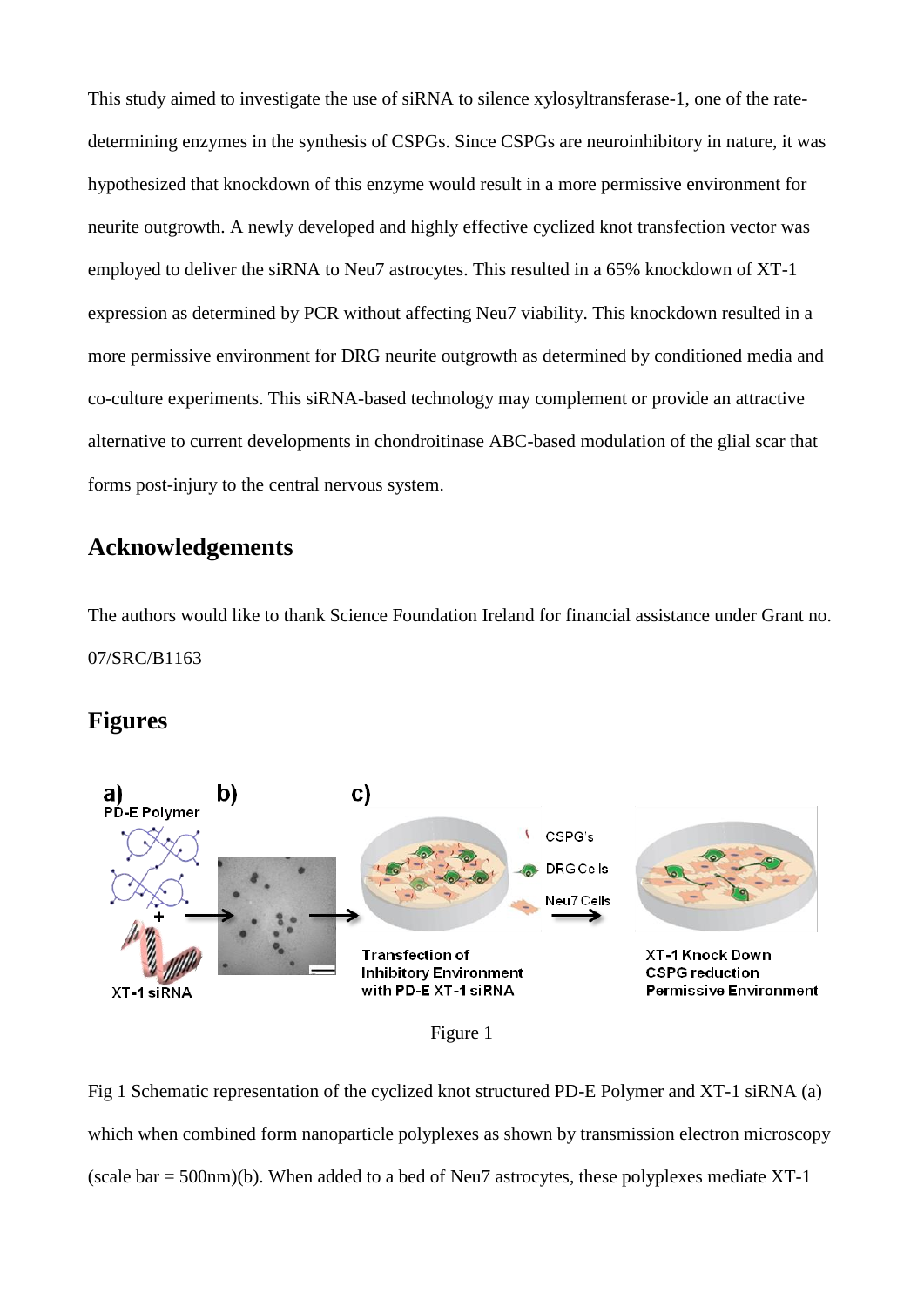knockdown and suppress CSPG production, allowing a more permissive environment for dorsal root ganglia neurite outgrowth





Fig 2 Assessment of XT-1 knockdown (a), Neu7 viability (b) and effect of conditioned Neu7 media on DRG neurite outgrowth (c) via XT-1 siRNA without a vector (Naked), with a commercially available vector (PEI) and with the cyclized knot vector (PD-E). Despite large variability within groups, PD-E XT-1 mediates significant XT-1 knockdown, and longer DRG average neurite length than the cells alone control, without inducing toxicity. Representative images of βIII tubulin stained DRG cells cultured in the conditioned media of cells alone group (d) and PD-E XT-1 group (e).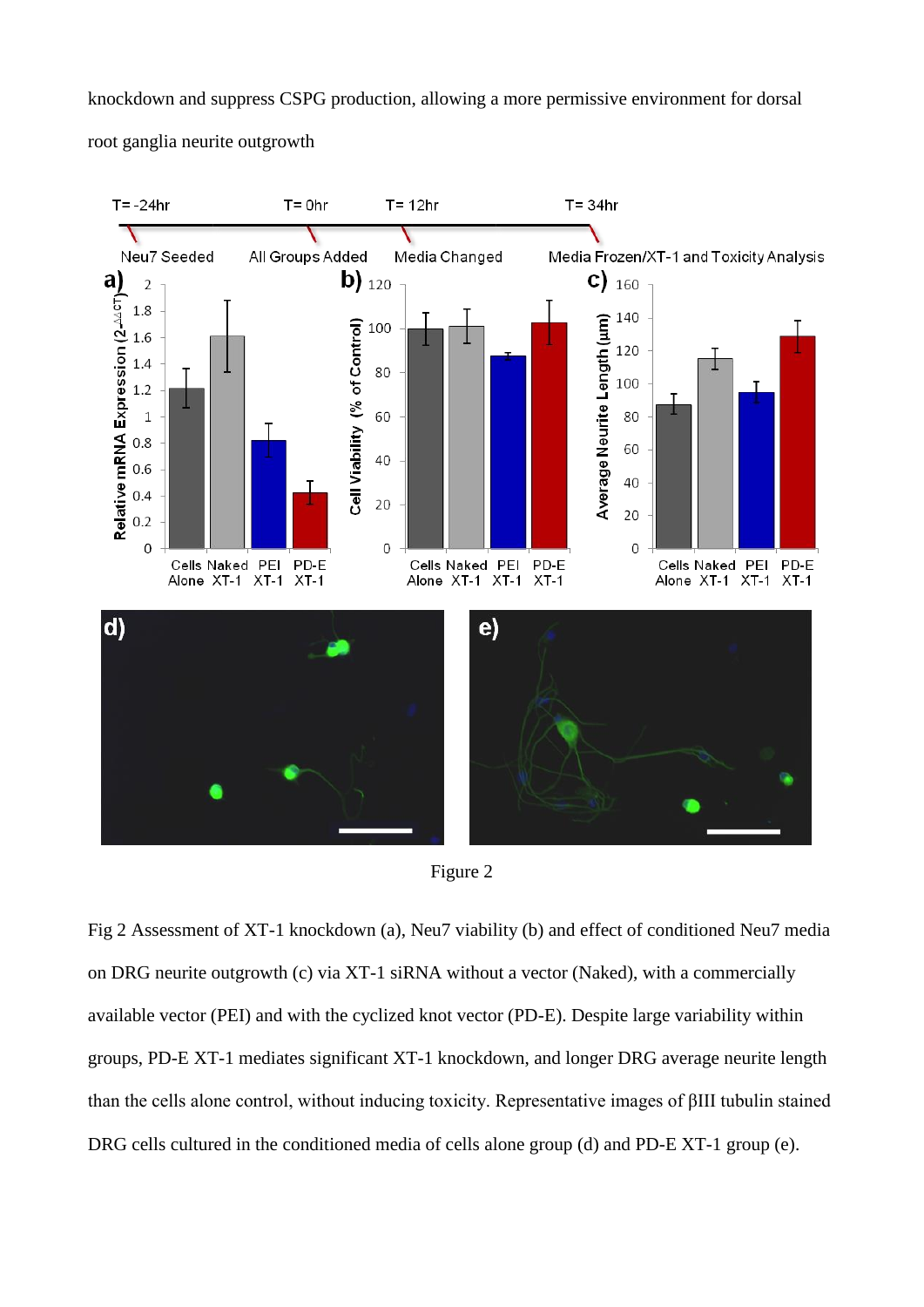Scale bars represent 100  $\mu$ m, n=4,  $*$  indicates statistically significant difference from cells alone group, where P<0.05 (one way ANOVA).



Figure 3

Fig 3 Treatment of Neu7 astrocytes with XT-1 siRNA delivered via PD-E results in a lower fluorescent intensity of XT-1 staining (a) and CS,56 staining (b) compared to ChABC controls with representative images of ChABC Late group (c-d) and PD-E XT-1 group (e-f) showing little difference in CS,56 staining (d and f) but a more marked difference in XT-1 staining (c and e). Scale bars represent 100  $\mu$ m, n=4,  $*$  denotes statistical significant difference from control group (ChABC Late (a)) and (cells alone (b)), where P<0.05 (one way ANOVA).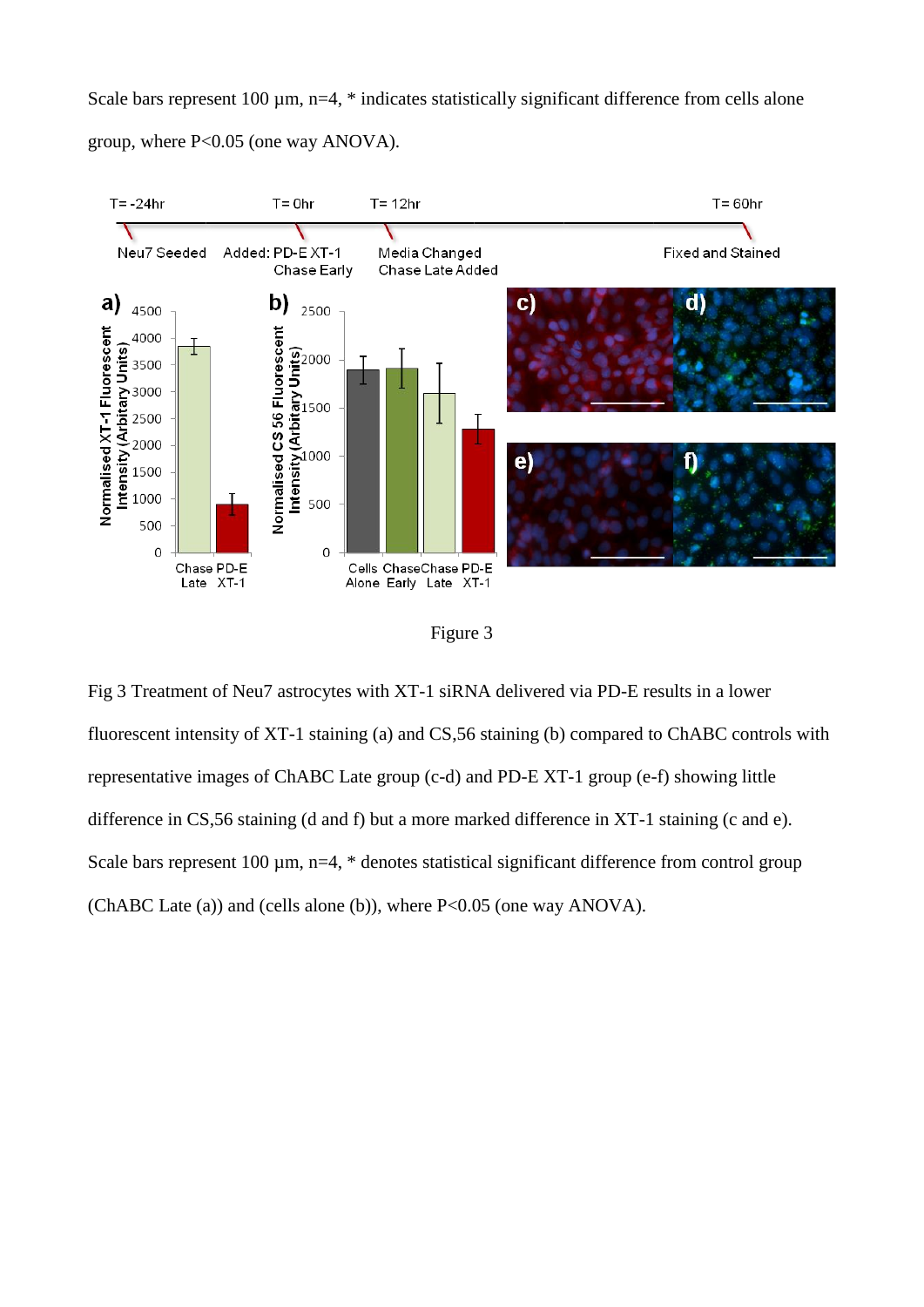



Fig 4 Effect of Neu7 astrocytes on the neurite outgrowth of co cultured DRGs as measured by the average length of the longest neurite (a) showing the beneficial effects of PD-E XT-1 treatment. Representative images of DAPI counterstained Neu7 cells and βIII tubulin stained DRGs for Cells Alone group (b) and PD-E XT-1 group showing long extending neurites (c). Scale bars represent 100 µm, n=4, \* denotes statistical significant difference from cells alone group, where P<0.05 (one way ANOVA).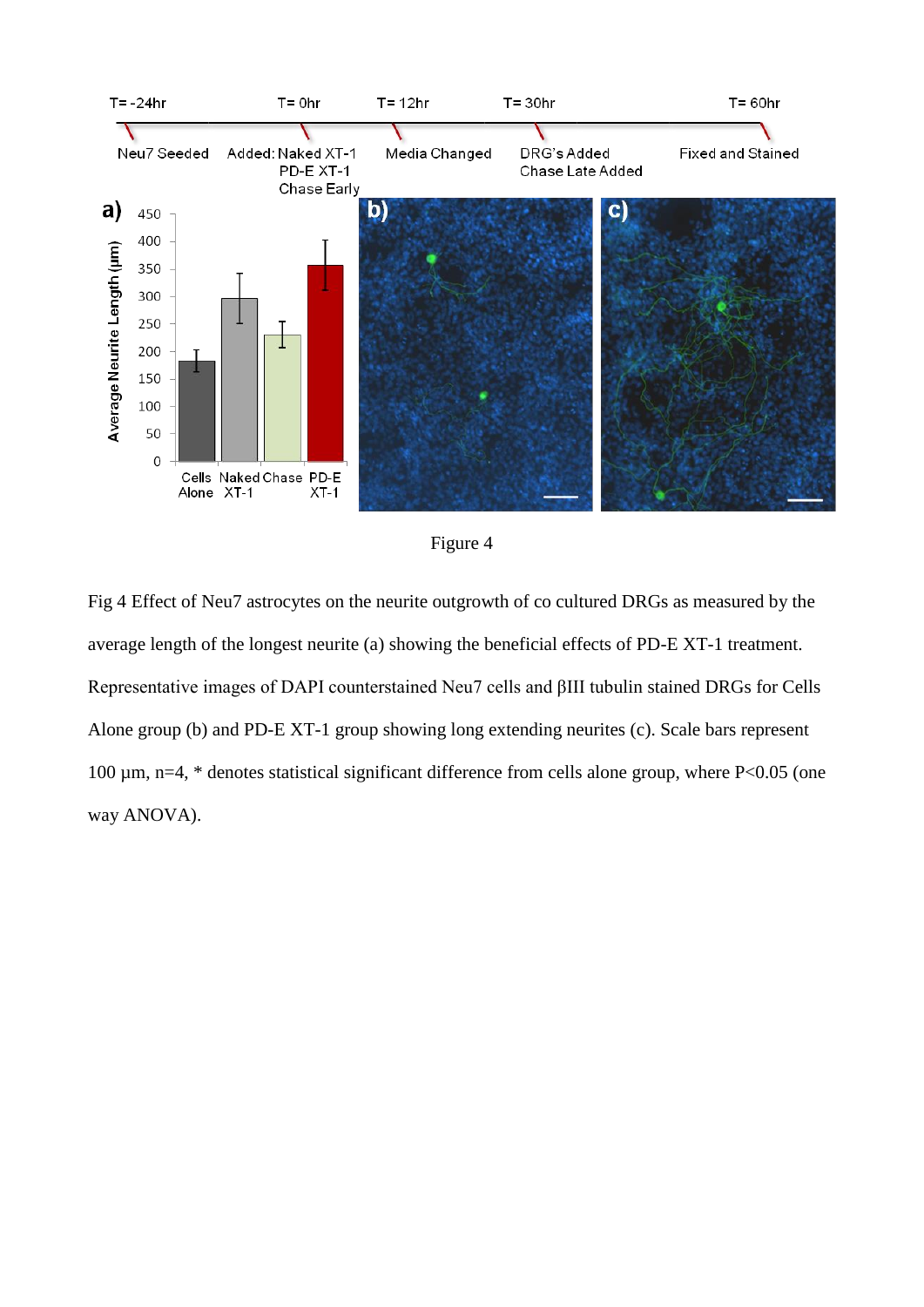## **Bibliography**

- [1] J.W. Fawcett, E. Housden, L. Smith-Thomas, R.L. Meyer, The growth of axons in three-dimensional astrocyte cultures, Dev Biol. 135 (1989) 449–458.
- [2] R.J. Mckeon, R.C. Schreiber, J.S. Rudge, J. Silver, Reduction of neurite outgrowth in a model of glial scarring following CNS injury is correlated with the expression of inhibitory molecules on reactive astrocytes, Journal of Neuroscience. 11 (1991) 3398–3411.
- [3] M.E. Schwab, J.P. Kapfhammer, C.E. Bandtlow, Inhibitors of neurite growth, Annu Rev Neurosci. 16 (1993) 565–595. doi:10.1146/annurev.ne.16.030193.003025.
- [4] E.J. Bradbury, L.D.F. Moon, R.J. Popat, V.R. King, G.S. Bennett, P.N. Patel, et al., Chondroitinase ABC promotes functional recovery after spinal cord injury, Nature. 416 (2002) 636–640. doi:10.1038/416636a.
- [5] S.R.Y. Cajal, J. DeFelipe, E.G. Jones, Cajal's Degeneration and Regeneration of the Nervous System, Oxford University Press, USA, 1991.
- [6] J.E. Burda, M.V. Sofroniew, Reactive Gliosis and the Multicellular Response to CNS Damage and Disease, Neuron. 81 (2014) 229–248. doi:10.1016/j.neuron.2013.12.034.
- [7] T.G. Bush, N. Puvanachandra, C.H. Horner, A. Polito, T. Ostenfeld, C.N. Svendsen, et al., Leukocyte Infiltration, Neuronal Degeneration, and Neurite Outgrowth after Ablation of Scar-Forming, Reactive Astrocytes in Adult Transgenic Mice, Neuron. 23 (1999) 297–308. doi:10.1016/S0896-6273(00)80781-3.
- [8] J.R. Faulkner, J.E. Herrmann, M.J. Woo, K.E. Tansey, N.B. Doan, M.V. Sofroniew, Reactive astrocytes protect tissue and preserve function after spinal cord injury, Journal of Neuroscience. 24 (2004) 2143–2155. doi:10.1523/JNEUROSCI.3547-03.2004.
- [9] R.A. Asher, D.A. Morgenstern, L.D. Moon, J.W. Fawcett, Chondroitin sulphate proteoglycans: inhibitory components of the glial scar, Prog Brain Res. 132 (2001) 611–619. doi:10.1016/S0079- 6123(01)32106-4.
- [10] D. Canning, A. Hoke, C. Malemud, J. Silver, A potent inhibitor of neurite outgrowth that predominates in the extracellular matrix of reactive astrocytes, Int J Dev Neurosci. 14 (1996) 153–175. doi:0736-5748(96)00004-4 [pii].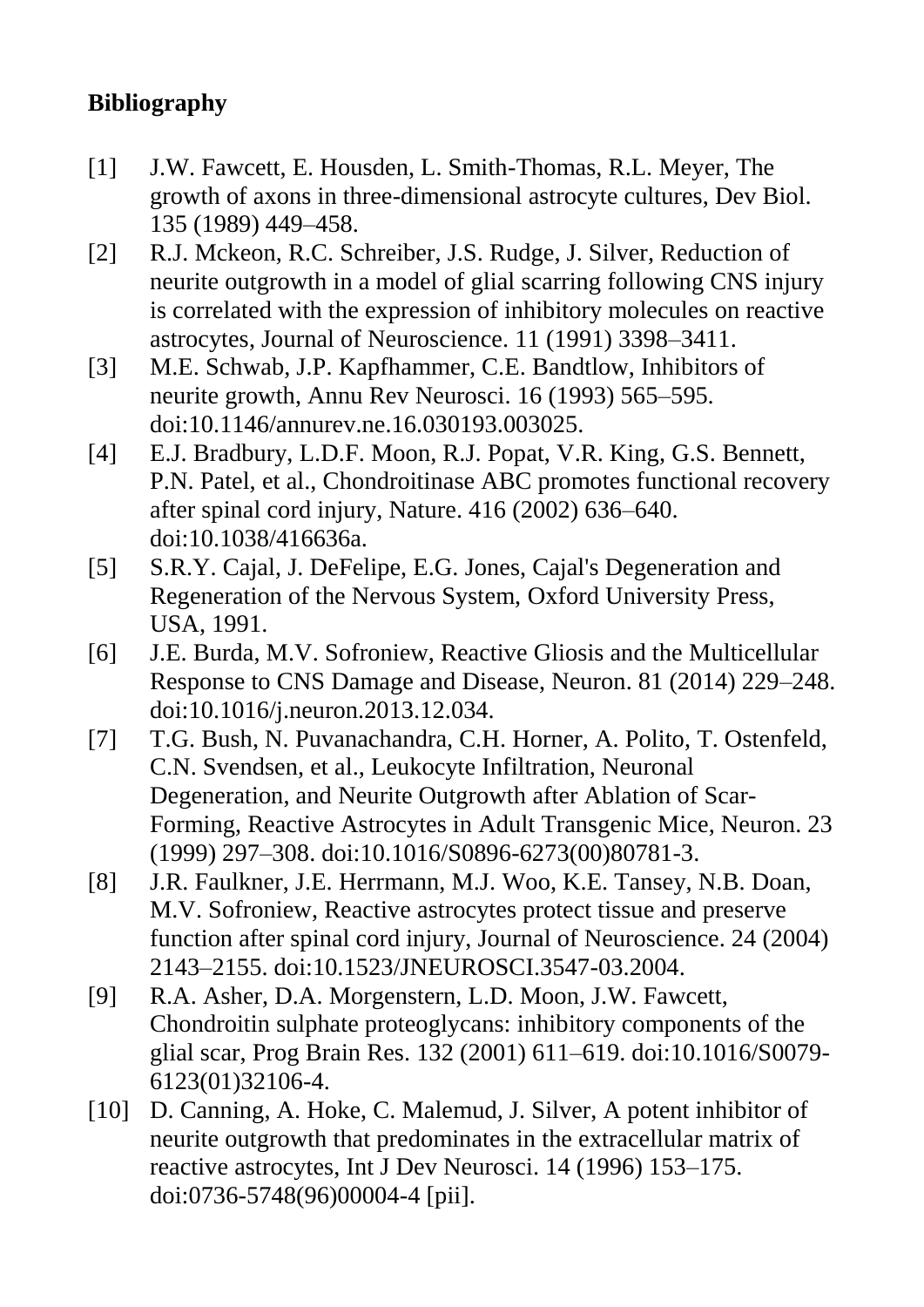- [11] D.A. Morgenstern, R.A. Asher, J.W. Fawcett, Chondroitin sulphate proteoglycans in the CNS injury response, Prog Brain Res. 137 (2002) 313–332.
- [12] D. Snow, V. Lemmon, D. Carrino, A. Caplan, J. Silver, Sulfated proteoglycans in astroglial barriers inhibit neurite outgrowth in vitro, Exp Neurol. 109 (1990) 111–130. doi:S0014-4886(05)80013-5 [pii].
- [13] A. Oohira, F. Matsui, R. Katoh-Semba, Inhibitory effects of brain chondroitin sulfate proteoglycans on neurite outgrowth from PC12D cells, Journal of Neuroscience. 11 (1991) 822–827.
- [14] C.L. Dou, J.M. Levine, Inhibition of neurite growth by the NG2 chondroitin sulfate proteoglycan, Journal of Neuroscience. 14 (1994) 7616–7628.
- [15] J.E. Silbert, G. Sugumaran, Biosynthesis of chondroitin/dermatan sulfate, IUBMB Life. 54 (2002) 177–186. doi:10.1080/15216540214923.
- [16] J. Zuo, D. Neubauer, K. Dyess, T. Ferguson, D. Muir, Degradation of chondroitin sulfate proteoglycan enhances the neurite-promoting potential of spinal cord tissue, Exp Neurol. 154 (1998) 654–662. doi:S0014-4886(98)96951-5 [pii]
- 10.1006/exnr.1998.6951.
- [17] A.W. Barritt, M. Davies, F. Marchand, R. Hartley, J. Grist, P. Yip, et al., Chondroitinase ABC promotes sprouting of intact and injured spinal systems after spinal cord injury, Journal of Neuroscience. 26 (2006) 10856–10867. doi:10.1523/JNEUROSCI.2980-06.2006.
- [18] S.M. Dyck, S. Karimi-Abdolrezaee, Chondroitin sulfate proteoglycans: Key modulators in the developing and pathologic central nervous system, Exp Neurol. 269 (2015) 169–187. doi:10.1016/j.expneurol.2015.04.006.
- [19] M.L. Lemons, J.D. Sandy, D.K. Anderson, D.R. Howland, Intact aggrecan and chondroitin sulfate-depleted aggrecan core glycoprotein inhibit axon growth in the adult rat spinal cord, Exp Neurol. 184 (2003) 981–990. doi:10.1016/S0014-4886(03)00383-2.
- [20] C.H. Chau, D.K.Y. Shum, H. Li, J. Pei, Y.Y. Lui, L. Wirthlin, et al., Chondroitinase ABC enhances axonal regrowth through Schwann cell-seeded guidance channels after spinal cord injury, Faseb J. 18 (2004) 194–196. doi:10.1096/fj.03-0196fje.
- [21] H. Lee, R.J. McKeon, R.V. Bellamkonda, Sustained delivery of thermostabilized chABC enhances axonal sprouting and functional recovery after spinal cord injury, Proceedings of the National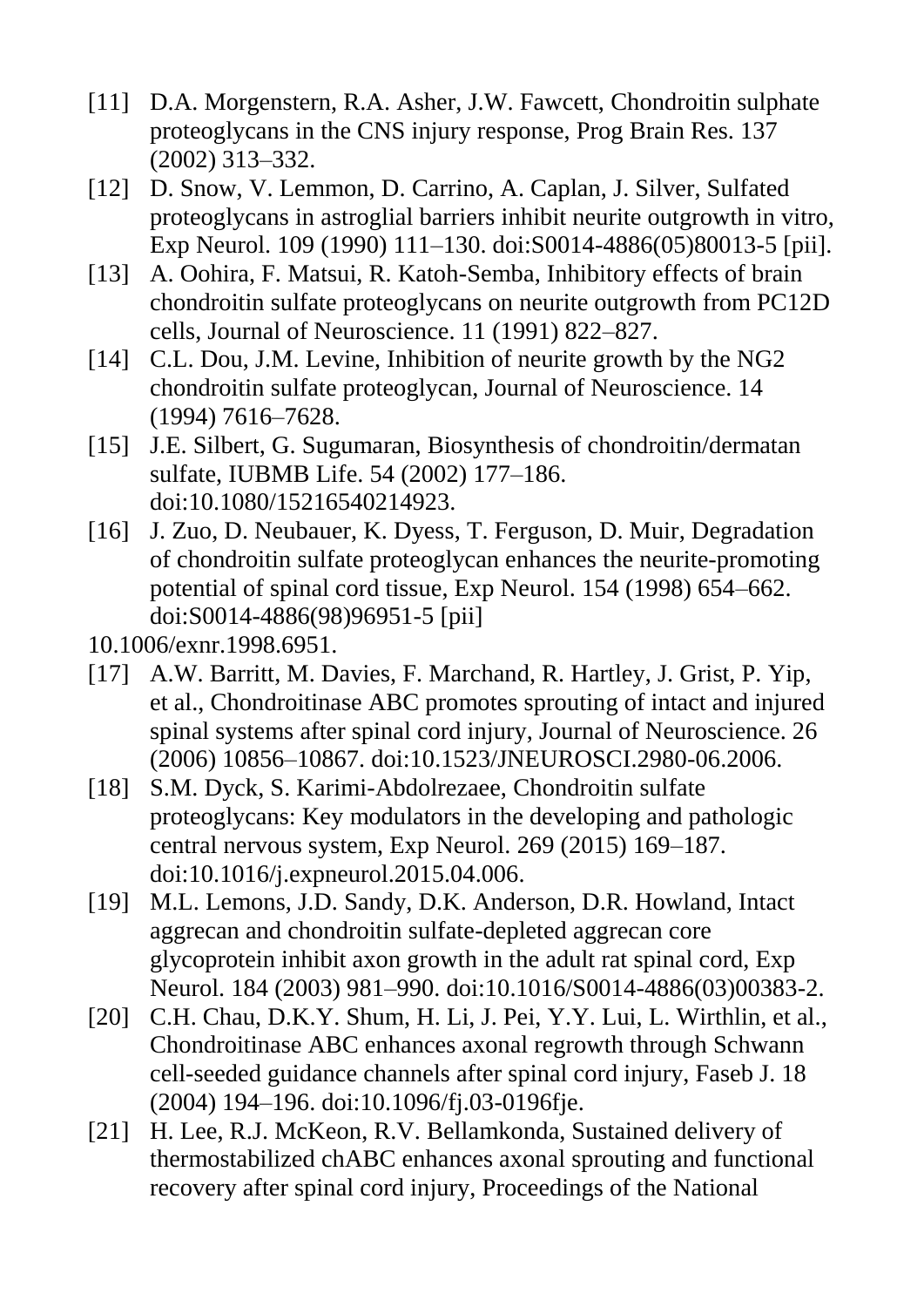Academy of Sciences. 107 (2010) 3340–3345. doi:10.1073/pnas.0905437106.

- [22] C.M. Galtrey, J.W. Fawcett, The role of chondroitin sulfate proteoglycans in regeneration and plasticity in the central nervous system, Brain Res Rev. 54 (2007) 1–18. doi:10.1016/j.brainresrev.2006.09.006.
- [23] W.B.J. Cafferty, A.W. McGee, S.M. Strittmatter, Axonal growth therapeutics: regeneration or sprouting or plasticity? Trends Neurosci. 31 (2008) 215–220. doi:10.1016/j.tins.2008.02.004.
- [24] B. Grimpe, J. Silver, The extracellular matrix in axon regeneration, Prog Brain Res. 137 (2002) 333–349.
- [25] B. Grimpe, J. Silver, A novel DNA enzyme reduces glycosaminoglycan chains in the glial scar and allows microtransplanted dorsal root ganglia axons to regenerate beyond lesions in the spinal cord, Journal of Neuroscience. 24 (2004) 1393– 1397. doi:10.1523/JNEUROSCI.4986-03.2004.
- [26] T.L. Laabs, H. Wang, Y. Katagiri, T. McCann, J.W. Fawcett, H.M. Geller, Inhibiting glycosaminoglycan chain polymerization decreases the inhibitory activity of astrocyte-derived chondroitin sulfate proteoglycans, Journal of Neuroscience. 27 (2007) 14494– 14501. doi:10.1523/JNEUROSCI.2807-07.2007.
- [27] D. Fisher, B. Xing, J. Dill, H. Li, H.H. Hoang, Z. Zhao, et al., Leukocyte common antigen-related phosphatase is a functional receptor for chondroitin sulfate proteoglycan axon growth inhibitors, Journal of Neuroscience. 31 (2011) 14051–14066. doi:10.1523/JNEUROSCI.1737-11.2011.
- [28] J. Ruschel, F. Hellal, K.C. Flynn, S. Dupraz, D.A. Elliott, A. Tedeschi, et al., Axonal regeneration. Systemic administration of epothilone B promotes axon regeneration after spinal cord injury, Science. 348 (2015) 347–352. doi:10.1126/science.aaa2958.
- [29] B. Xu, D. Park, Y. Ohtake, H. Li, U. Hayat, J. Liu, et al., Role of CSPG receptor LAR phosphatase in restricting axon regeneration after CNS injury, Neurobiology of Disease. 73 (2015) 36–48. doi:10.1016/j.nbd.2014.08.030.
- [30] C. Prante, H. Milting, A. Kassner, M. Farr, M. Ambrosius, S. Schön, et al., Transforming growth factor beta1-regulated xylosyltransferase I activity in human cardiac fibroblasts and its impact for myocardial remodeling, J Biol Chem. 282 (2007) 26441–26449. doi:10.1074/jbc.M702299200.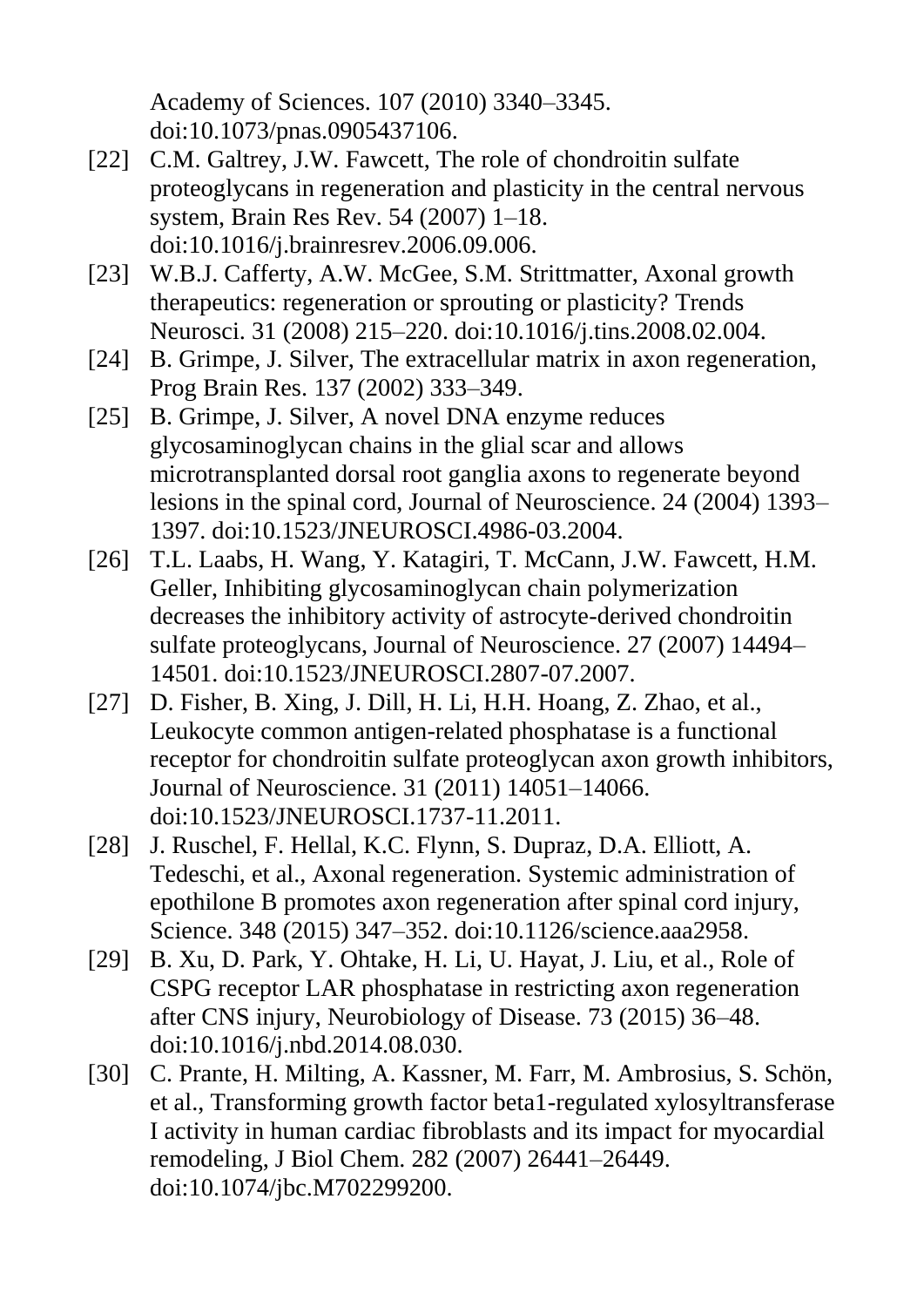- [31] D.J. Gary, N. Puri, Y.-Y. Won, Polymer-based siRNA delivery: perspectives on the fundamental and phenomenological distinctions from polymer-based DNA delivery, Journal of Controlled Release : Official Journal of the Controlled Release Society. 121 (2007) 64– 73. doi:10.1016/j.jconrel.2007.05.021.
- [32] Ben Newland, E. Dowd, A. Pandit, Biomaterial approaches to gene therapies for neurodegenerative disorders of the CNS, Biomaterials Science. 1 (2013) 556–576. doi:10.1039/C3BM60030K.
- [33] B. Newland, M. Abu-Rub, M. Naughton, Y. Zheng, A.V. Pinoncely, E. Collin, et al., GDNF gene delivery via a 2-(dimethylamino)ethyl methacrylate based cyclized knot polymer for neuronal cell applications, ACS Chem Neurosci. 4 (2013) 540–546. doi:10.1021/cn4000023.
- [34] L.C. Smith-Thomas, J. Fok-Seang, J. Stevens, J.S. Du, E. Muir, A. Faissner, et al., An inhibitor of neurite outgrowth produced by astrocytes, J Cell Sci. 107 ( Pt 6) (1994) 1687–1695.
- [35] J. Fok-Seang, L.C. Smith-Thomas, S. Meiners, E. Muir, J.S. Du, E. Housden, et al., An analysis of astrocytic cell lines with different abilities to promote axon growth, Brain Res. 689 (1995) 207–223.
- [36] A.K. Hall, Rodent sensory neuron culture and analysis, Curr Protoc Neurosci. Chapter 3 (2006) Unit 3.19. doi:10.1002/0471142301.ns0319s36.
- [37] B. Newland, Y. Zheng, Y. Jin, M. Abu-Rub, H. Cao, W. Wang, et al., Single Cyclized Molecule Versus Single Branched Molecule: A Simple and Efficient 3D "Knot" Polymer Structure for Nonviral Gene Delivery, J. Am. Chem. Soc. 134 (2012) 4782–4789. doi:10.1021/ja2105575.
- [38] Y. Zheng, H. Cao, B. Newland, Y. Dong, A. Pandit, W. Wang, 3D Single Cyclized Polymer Chain Structure from Controlled Polymerization of Multi-Vinyl Monomers: Beyond Flory– Stockmayer Theory, J. Am. Chem. Soc. 133 (2011) 13130–13137. doi:10.1021/ja2039425.
- [39] Y. Zheng, Ben Newland, H. Tai, A. Pandit, W. Wang, Single cyclized molecule structures from RAFT homopolymerization of multi- vinyl monomers, Chemical Communications. 48 (2012) 3085–3087. doi:10.1039/C2CC17780C.
- [40] Y. Dong, P. Gunning, H. Cao, A. Mathew, Ben Newland, A.O. Saeed, et al., Dual stimuli responsive PEG based hyperbranched polymers, Polymer Chemistry. 1 (2010) 827–830.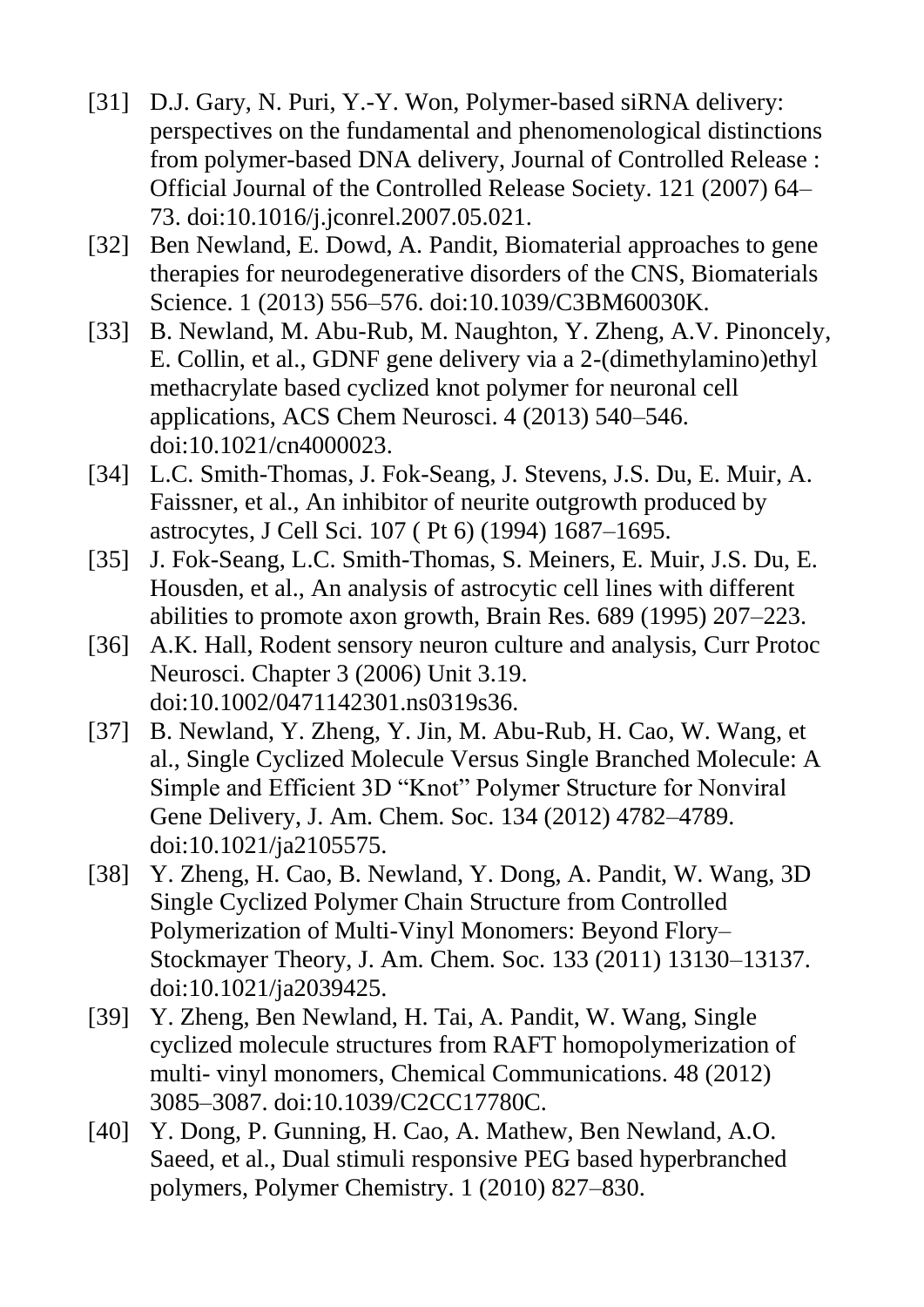doi:10.1039/C0PY00101E.

- [41] A.O. Saeed, Ben Newland, A. Pandit, W. Wang, The reverse of polymer degradation: in situ crosslinked gel formation through disulfide cleavage, Chemical Communications. 48 (2012) 585–587. doi:10.1039/C1CC16538K.
- [42] M. Ogris, S. Brunner, S. Schüller, R. Kircheis, PEGylated DNA/transferrin-PEI complexes: reduced interaction with blood components, extended circulation in blood and potential for systemic gene delivery, Gene Ther. (1999).
- [43] M. Abu-Rub, K. Billiar, M. van Es, A. Knight, Nano-textured selfassembled aligned collagen hydrogels promote directional neurite guidance and overcome inhibition by myelin associated glycoprotein, Soft Matter. (2011).
- [44] M.L. Bobbin, J.J. Rossi, RNA Interference (RNAi)-Based Therapeutics: Delivering on the Promise? Annu. Rev. Pharmacol. Toxicol. 56 (2016) 103–122. doi:10.1146/annurev-pharmtox-010715-103633.
- [45] J. DeVincenzo, R. Lambkin-Williams, T. Wilkinson, J. Cehelsky, S. Nochur, E. Walsh, et al., A randomized, double-blind, placebocontrolled study of an RNAi-based therapy directed against respiratory syncytial virus, Proceedings of the National Academy of Sciences. 107 (2010) 8800–8805. doi:10.1073/pnas.0912186107.
- [46] M.R. Zamora, M. Budev, M. Rolfe, J. Gottlieb, A. Humar, J. DeVincenzo, et al., RNA interference therapy in lung transplant patients infected with respiratory syncytial virus, Am. J. Respir. Crit. Care Med. 183 (2011) 531–538. doi:10.1164/rccm.201003-0422OC.
- [47] M.E. Davis, J.E. Zuckerman, C.H.J. Choi, D. Seligson, A. Tolcher, C.A. Alabi, et al., Evidence of RNAi in humans from systemically administered siRNA via targeted nanoparticles, Nature. 464 (2010) 1067–1070. doi:10.1038/nature08956.
- [48] E.J. Kwon, J. Lasiene, B.E. Jacobson, I.-K. Park, P.J. Horner, S.H. Pun, Targeted nonviral delivery vehicles to neural progenitor cells in the mouse subventricular zone, Biomaterials. 31 (2010) 2417–2424. doi:10.1016/j.biomaterials.2009.11.086.
- [49] Y. Liu, R. Huang, L. Han, W. Ke, K. Shao, L. Ye, et al., Braintargeting gene delivery and cellular internalization mechanisms for modified rabies virus glycoprotein RVG29 nanoparticles, Biomaterials. 30 (2009) 4195–4202. doi:10.1016/j.biomaterials.2009.02.051.